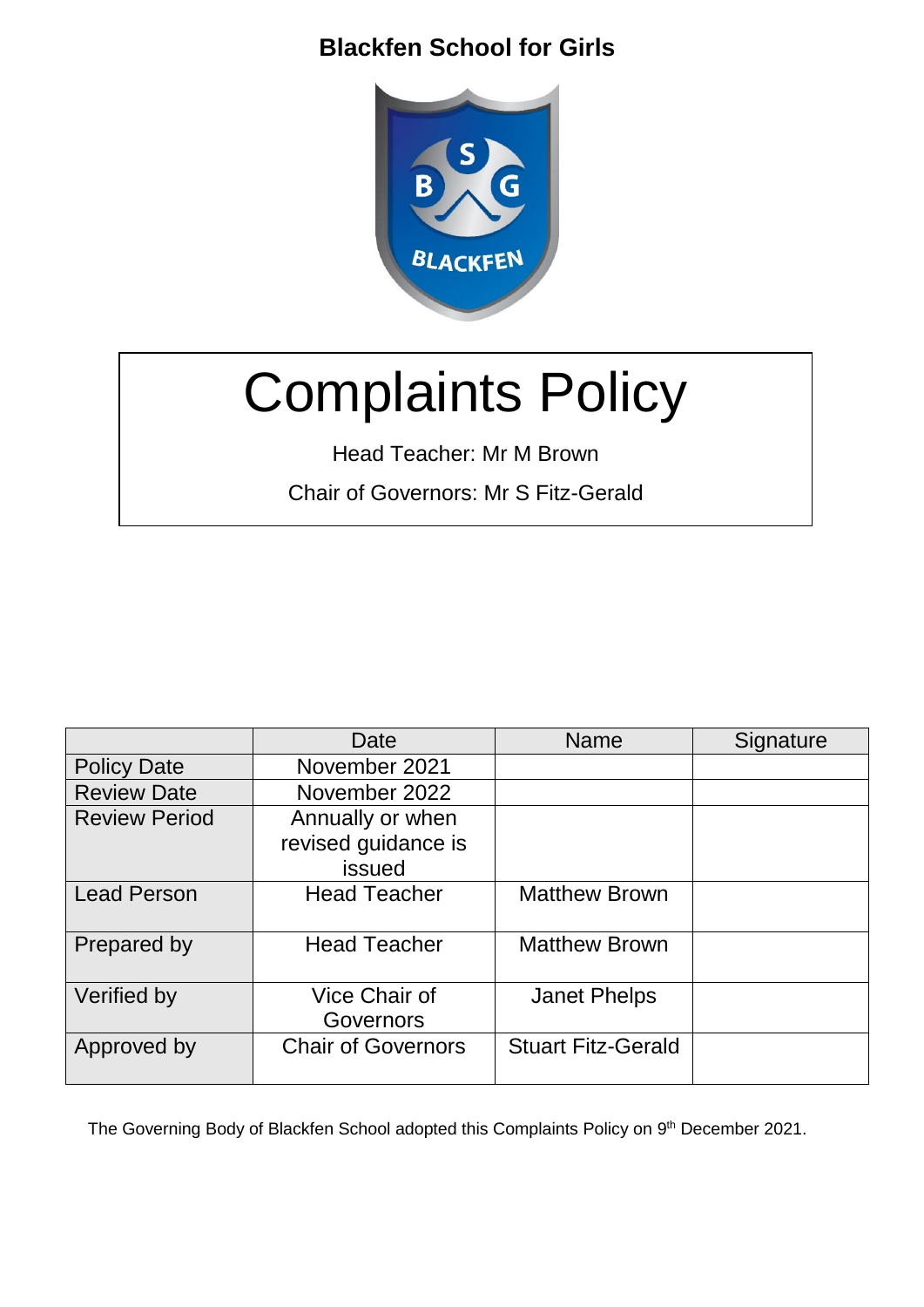### **INDEX**

|                                                       | Page |
|-------------------------------------------------------|------|
| Aims<br>1.                                            | 3    |
| <b>Relevant Legislation and Guidance</b><br>2.        | 3    |
| <b>Definitions and Scope</b><br>3.                    | 4    |
| Raising concerns<br>4.                                | 4    |
| 5.<br>Roles and Responsibilities                      | 5    |
| Principles for Investigation<br>6.                    | 6    |
| 7.<br>Making a Complaint: Procedure                   | 8    |
| Who to contact<br>8.                                  | 9    |
| Complaints about the Head Teacher or Governors<br>9.  | 9    |
| 10. Stages of Complaint                               |      |
| Stage 1<br>a.                                         | 9    |
| Stage 2<br>b.                                         | 10   |
| Stage 3<br>c.                                         | 12   |
| Stage 4<br>d.                                         | 13   |
| 11. Appeal                                            | 15   |
| 12. Exceptional circumstances                         | 16   |
| 13. Appendix 1: Complaints not covered by this Policy | 17   |
| & referral to the Department of Education             |      |
| 14. Appendix 2: Guidance on Interviewing Young People | 18   |
| 15. Appendix 3: Recording, reviewing and handling of  |      |
| complaints                                            | 19   |
| 16. Appendix 4: Unreasonable complaints, serial &     | 20   |
| persistent complaints, complaint campaigns            |      |
| and barring from the premises                         |      |
| 17. Appendix 5: Standard of Fluency Complaints        | 23   |
| 18. Complaints form                                   | 24   |
| 19. Example letters from Chair of Governors           | 25   |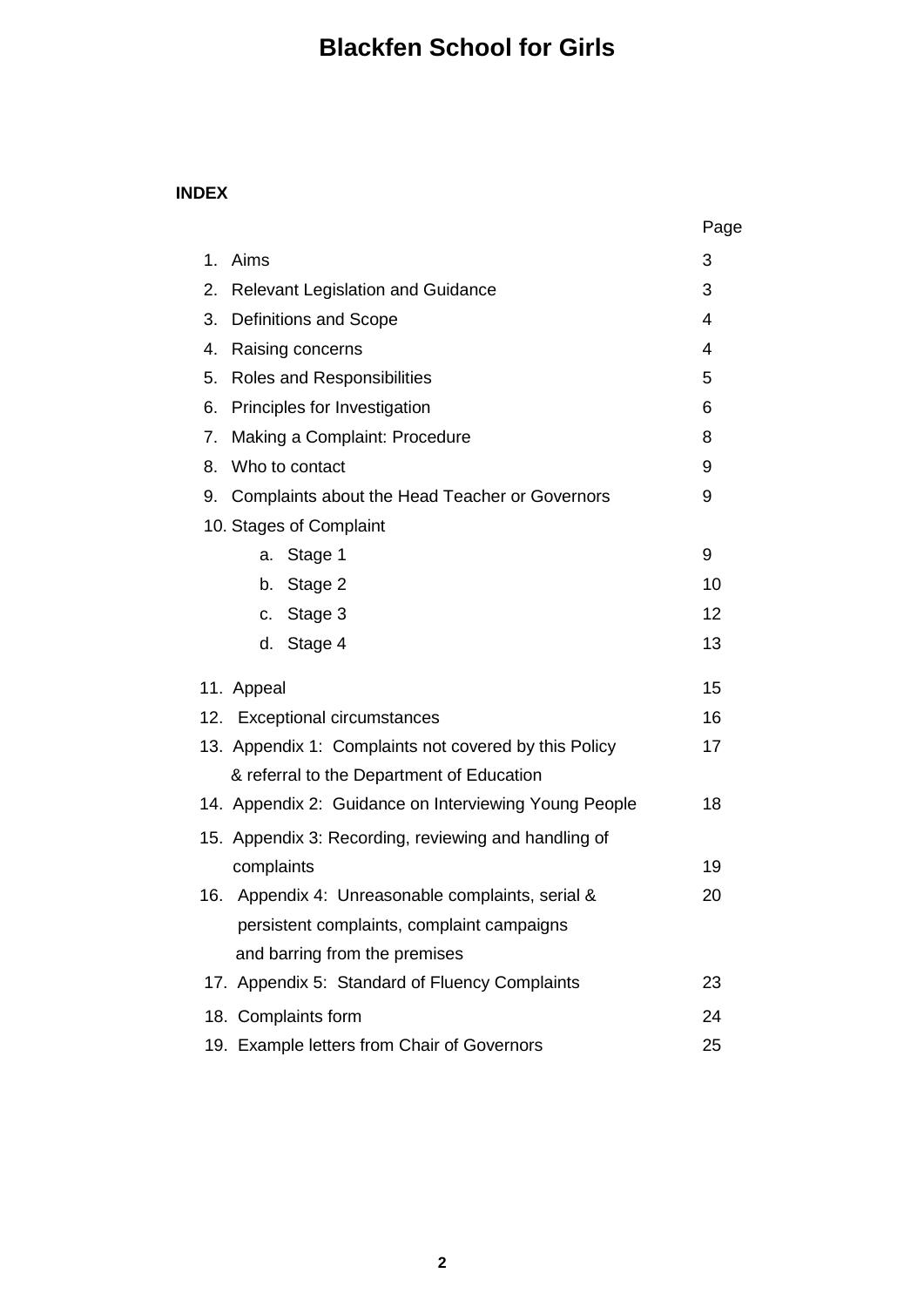#### **1. Aims**

1.1. Blackfen School aims to provide the best education possible for all its students in an open and transparent environment. We welcome feedback from parents/carers of students, staff and third parties, but we accept that not all of this will be positive. Our school aim is to meet its statutory obligations when responding to complaints from parents/carers of students or staff at the school and others.

- When responding to complaints, we aim to:
- Be impartial and non-adversarial.
- Facilitate a full and fair investigation by an independent person or panel, where necessary.
- Address all the points at issue and provide an effective and prompt response.
- Respect complainants' desire for confidentiality.
- Treat complainants with respect and courtesy.
- Ensure that any decisions we make are lawful, rational, reasonable, fair and proportionate, in line with the principles of administrative law.
- Keep complainants informed of the progress of the complaints process.
- Consider how the complaint can feed into school improvement evaluation processes.

1.2. In order to do so, the Governing Body of Blackfen School has approved this Complaints Policy which explains what you should do if you have any concerns about the school. All members of staff will be familiar with the procedure and will direct you to the policy so that concerns can be dealt with in the appropriate way.

1.3. Any person, including a member of the public, can make a complaint about the provision of facilities or services which the school provides. Complaints about services supplied by other providers who use school premises should be directed to the provider concerned.

1.4. Once a complaint has been made, it can be resolved or withdrawn at any stage.

1.5. The Head Teacher will be the first point of contact when following the complaints procedure.

1.6. Throughout the process, we will be sensitive to the needs of all parties involved, and make any reasonable adjustments needed to accommodate individuals.

#### **2. Relevant legislation and guidance**

2.1. This document meets the requirements set out in part 7 of the schedule to the Education (Independent School Standards) Regulations 2014, which states that we must have and make available a written procedure to deal with complaints from parents/carers of students at the school.

It is also based on guidance published by the Education and Skills Funding Agency (ESFA) on creating a complaints procedure that complies with the above regulations, and refers to good practice guidance on setting up complaints procedures from the Department for Education (DfE).

2.2. This policy complies with our funding agreement and Articles of Association.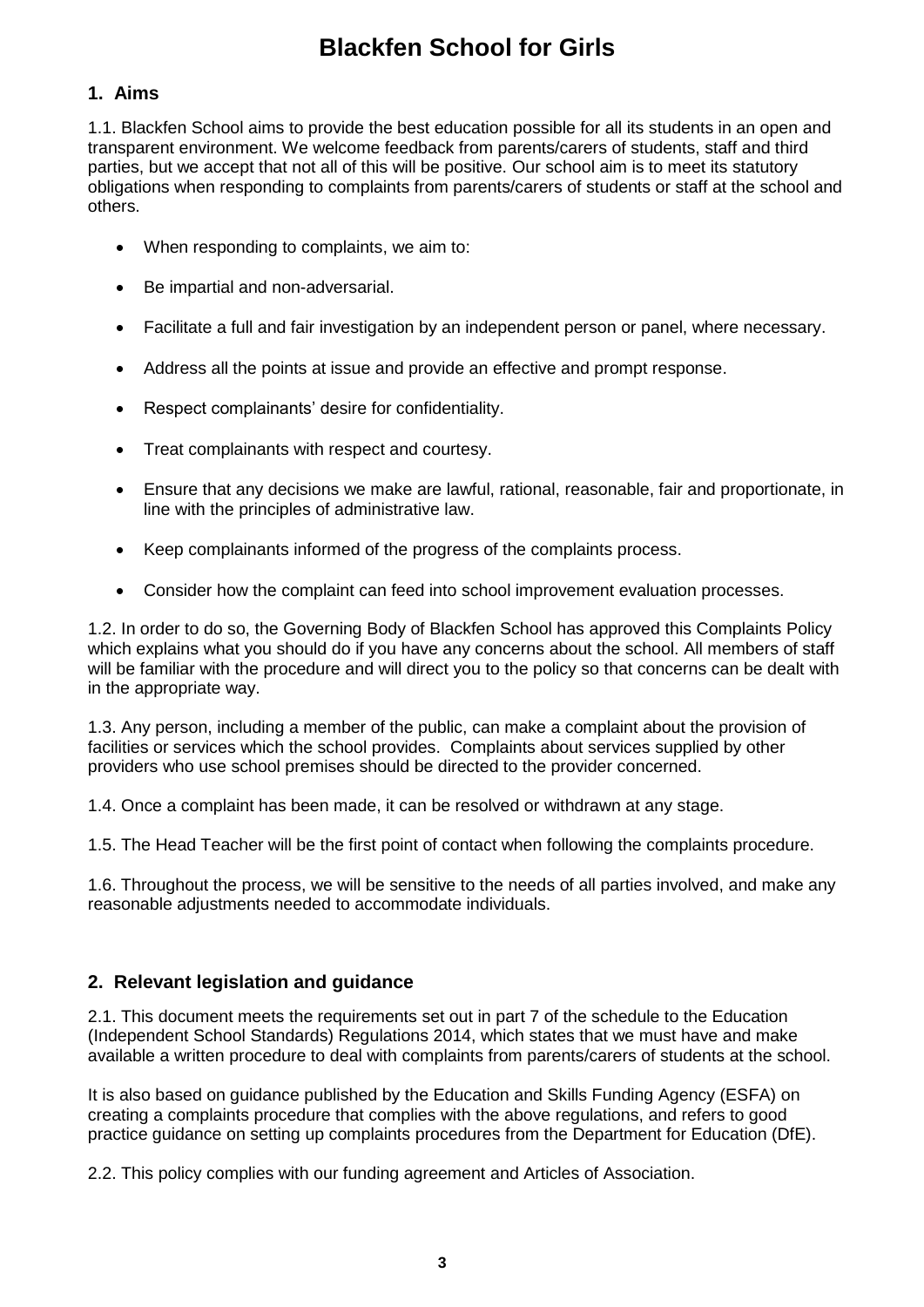### **3. Definitions and scope**

### **3.1. Definitions**

The DfE (Department for Education) guidance explains the difference between a concern and a complaint:

- A **concern** is defined as "an expression of worry or doubt over an issue considered to be important for which reassurances are sought".
- A **complaint** is defined as "an expression of dissatisfaction, however made, about actions taken or a lack of action".

#### **3.2. Scope**

The school intends to resolve concerns informally through day-to-day communication as far as possible, and at the earliest possible stage. There may however be occasions when complainants wish to raise their concerns formally. This policy outlines the procedure relating to handling such complaints.

Any complaint or concern will be taken seriously, whether formally or informally, and the appropriate procedures shall be followed.

This policy does not cover complaints relating to:

- Admissions.
- Statutory assessments of Special Educational Needs & Disabilities (SEND).
- Safeguarding matters.
- Exclusion.
- Whistle-blowing.
- Staff grievances.
- Staff discipline.

Please see our separate policies for procedures relating to these types of complaint.

Arrangements for handling complaints from parents/carers of children with Special Educational Needs & Disabilities (SEND). about the school's support are within the scope of this policy such complaints should first be made to the Special Educational Needs & Disabilities Co-ordinator (SENDCO), they will then be referred to this Complaints Policy. Our SEND policy and information report, available on the school website, includes information about the rights of parents/carers of students with disabilities who believe that our school has discriminated against their child.

Complaints about services provided by other providers who use school premises or facilities should be directed to the provider concerned.

**NB.** For the purpose of this policy, "**concerns**" will be classed and addressed as complaints. Any further references to "complaints" will include "concerns".

### **4. Raising concerns**

4.1. The majority of concerns can be dealt with without resorting to the Complaints Policy. Where you have a concern about any aspect of the school or your child's wellbeing, raise this in the first instance with your child's Student Support Officer: [https://www.blackfenschoolforgirls.co.uk/page/?title=Student+Welfare+%28Pastoral+Provision%29&](https://www.blackfenschoolforgirls.co.uk/page/?title=Student+Welfare+%28Pastoral+Provision%29&pid=230) [pid=230](https://www.blackfenschoolforgirls.co.uk/page/?title=Student+Welfare+%28Pastoral+Provision%29&pid=230)

4.2. If you have a concern about your child's education, you should raise the matter in the first instance with the faculty or subject leader concerned. The names of relevant staff are sent in a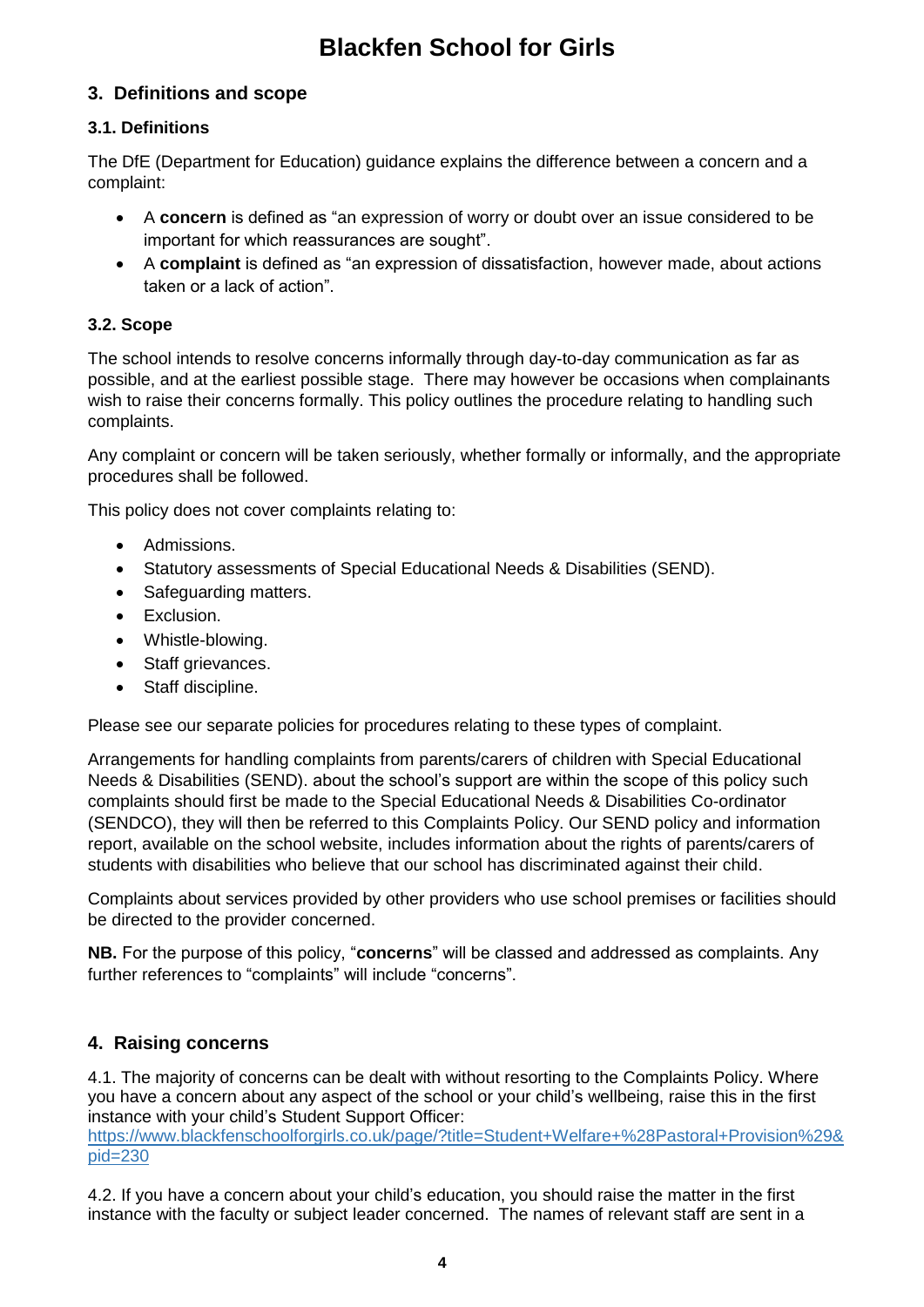letter to parents/carers in August every year. The PA to the Head Teacher can advise you if you do not have the name of the relevant member of staff. (Miss N Rogers, nro@blackfen.bexley.sch.uk).

4.3. You can contact the staff member concerned by phone or in writing (letter or email) requesting a date and time to speak, or to meet if you wish to speak to them in person. Ideally, they will be able to address your concerns on the spot, or can arrange a further meeting with you to discuss the issue involved further.

4.4. All concerns will be dealt with confidentially. However, in order to prevent any later challenge or disagreement over what was said, the staff member involved should keep brief notes of meetings and telephone calls related to the complaint. A copy of any written response they may have made to the complainant should be added to the record. These notes will be kept in accordance with the principles of the General Data Protection Act 2018 and the GDPR. They will be kept securely on the school's ICT system. These notes may also be used as evidence if further investigation is required, or if the concern becomes a formal complaint.

4.5. The complainant will receive a more effective and timely response to their complaint if they follow the guidance given at paragraph 5.1 below.

4.6. The school will ensure that all aspects of the complaints procedure are:

- Easily accessible and publicised.
- Simple to understand and put into practice.
- Impartial and fair to all parties involved.
- Respectful of strict confidentiality duties.
- Continuously under improvement, using information gathered during the procedure to inform the school's Leadership Team.
- Fairly investigated, by an independent person when necessary.
- Used to address all issues in order to provide appropriate and effective responses where necessary.

#### **5. Roles and responsibilities**

#### **5.1. The complainant**

The complainant will get a more effective and timely response to their complaint if they:

- Follow these procedures.
- Express the complaint and their concerns in full at the earliest possible opportunity.
- Co-operate with the school throughout the process in seeking a solution to the complaint.
- Respond to deadlines and communication promptly.
- Ask for assistance as needed.
- Treat all those involved in the complaint with respect.
- Observe strict confidentiality, including not speaking to others about the complaint and not publishing details about the complaint on social media.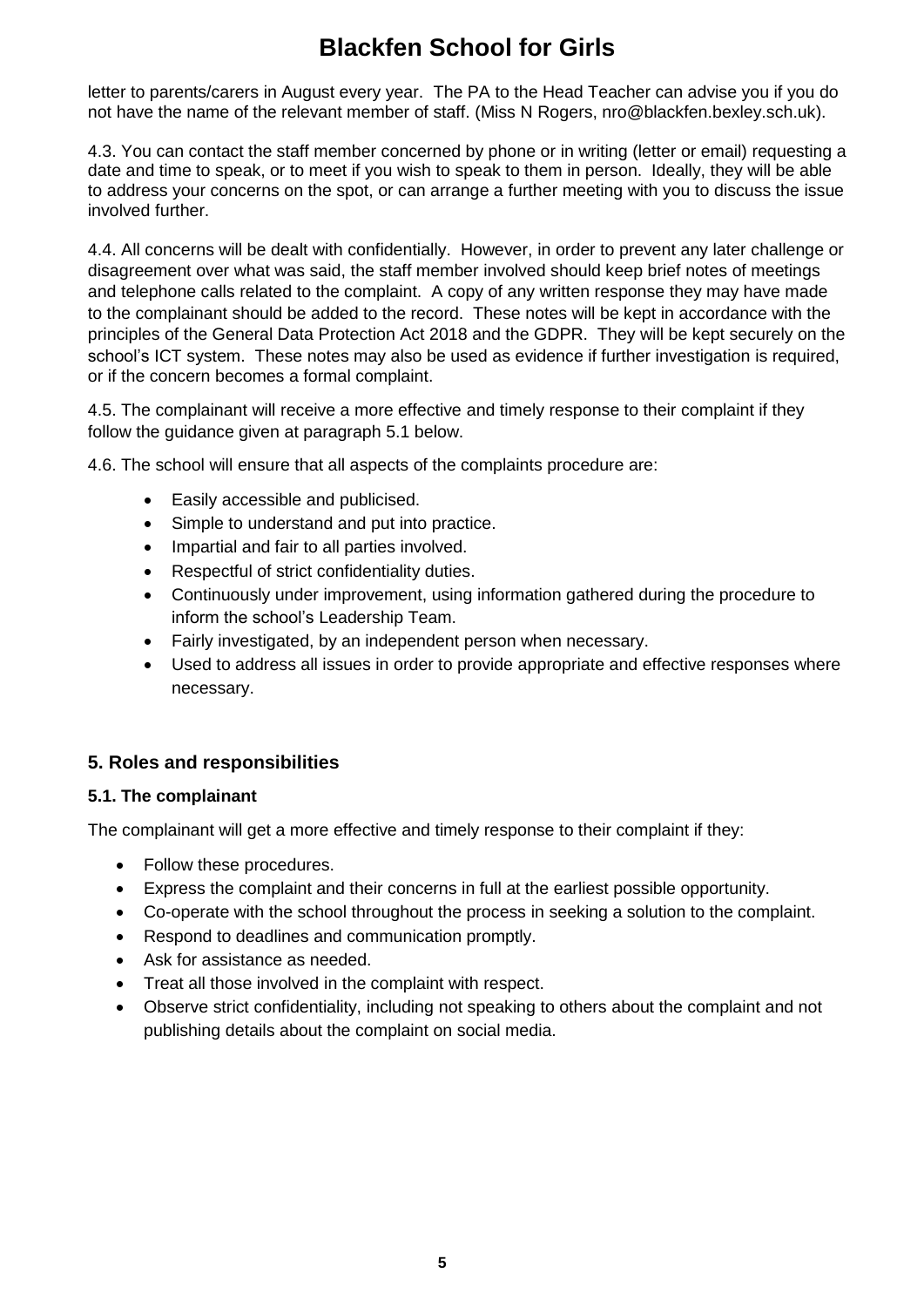### **5.2. The Head Teacher**

The Head Teacher will:

- Ensure that all parties involved in the complaint are fully updated throughout each stage of the procedure.
- Ensure that up-to-date records are kept these records will be kept securely and retained in line with the school's GDPR Policy 2018 (available on the school website under 'School Life').
- Liaise with all parties involved to ensure the complaints procedure runs smoothly.
- Be aware of issues with regards to sharing third party information.
- Be aware of any additional support the complainant may need including interpretation support, and make any necessary arrangements in this respect.

### **5.3. The investigator**

An individual will be appointed to look into the complaint and establish the facts. They will:

- Interview all relevant parties, keeping notes.
- Consider records and any written evidence and keep these securely.
- Prepare a comprehensive report to the Head Teacher or complaints committee which includes the facts and potential solutions.

### **5.4. Clerk to the Governing Body**

If the complaint progresses to Stage 4 of the process (Review by a Complaints Appeal Panel (CAP) of the Governing Body) the clerk will:

- Be the contact point for the complainant and the complaints committee, including circulating the relevant papers and evidence before complaints committee meetings.
- Arrange the complaints hearing.
- Record and circulate the minutes and outcome of the hearing.
- Ensure the complainant is kept informed of the progress of their complaint.

See pages 13 - 15 below for further information about Stage 4 of the complaints process.

#### **5.5. Committee chair**

At stage 4 of the complaint process, the committee chair will:

- Chair the meeting, ensuring that everyone is treated with respect throughout.
- Make sure all parties see the relevant information, understand the purpose of the committee, and are allowed to present their case.
- Ensure that the complainant is advised in a timely way of the outcome of the meeting.

### **6. Principles for investigation**

When investigating a complaint, the investigator will try to clarify:

- What has happened.
- Who was involved.
- What the complainant feels would put things right.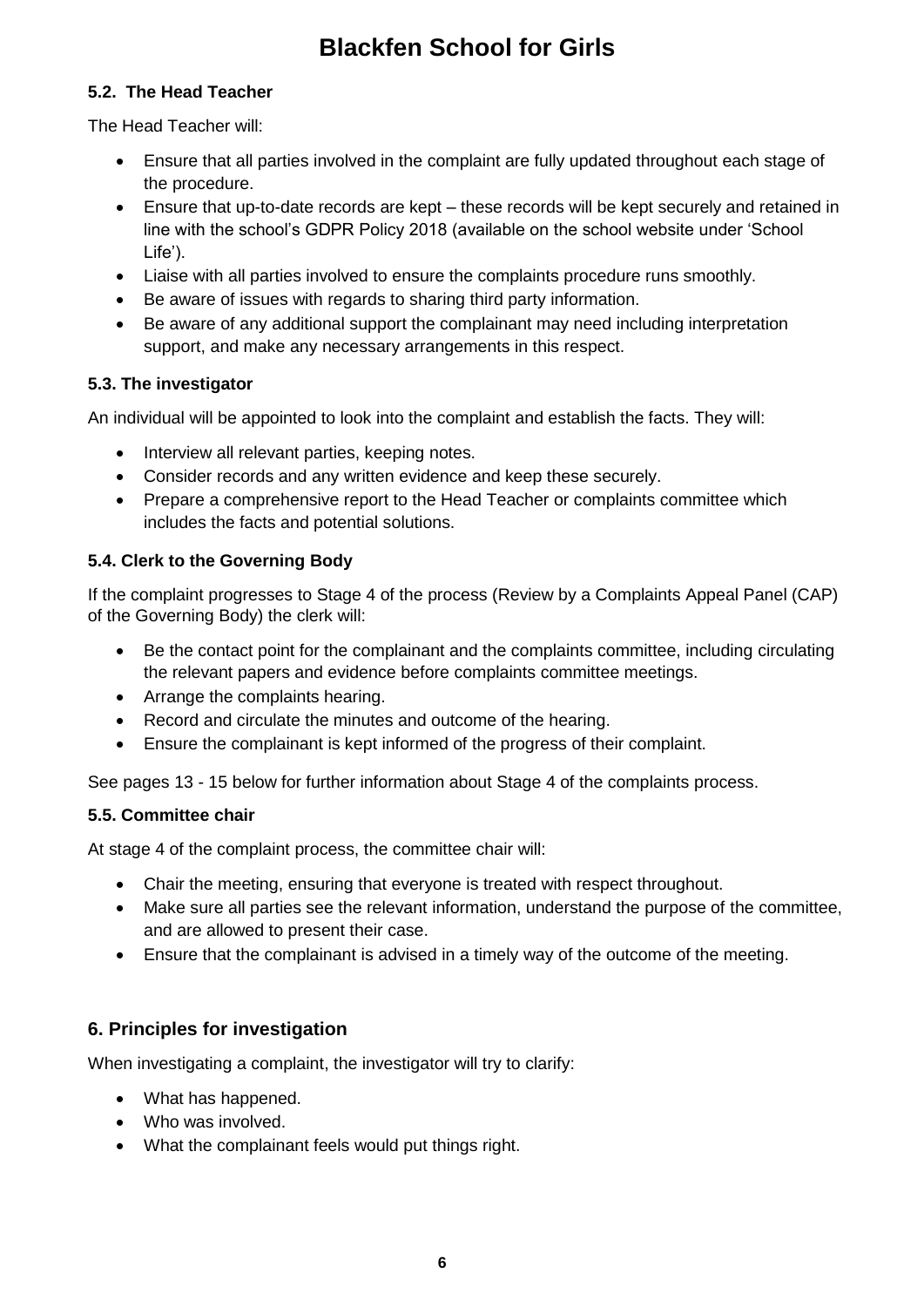#### **6.1. Timescales**

- Complaints should be made as soon as possible after an incident arises in order to amend/resolve the issue in an appropriate timescale.
- The school upholds a three-month time limit during which a complaint can be lodged regarding an incident. Complaints made outside this time limit will not be automatically refused however and exceptions will be considered.
- Complaints made outside of term time will be considered as having been received by the school on the first school day after the holiday period.
- In the case of any timescales changing, all parties involved will be informed of the changes in a timely manner.

6.2. Complaints should be made using the appropriate channels of communication. See section 4 and 7.

6.3. Anonymous complaints will not normally be investigated. However, the Head Teacher or Chair of Governors, if appropriate, will determine whether the complaint warrants an investigation.

6.4. A complaint can progress to the next stage of the procedure even if the complainant is satisfied with the outcome.

6.5. Under some circumstances, it may be necessary to deviate from the complaints' procedure. Any deviation will be documented and the complainant informed accordingly.

6.6. Information about a complaint will not be disclosed to a third party without written consent from the complainant.

#### **6.7. Safeguarding**

Wherever a complaint indicates that a young person's wellbeing or safety is at risk, the school is under a duty to report this immediately to the Local Authority (LA). Any action taken will be in accordance with the school's Safeguarding and Child Protection Policy details of which can be found on the school website: [https://www.blackfenschoolforgirls.co.uk/page/?title=Policies&pid=29.](https://www.blackfenschoolforgirls.co.uk/page/?title=Policies&pid=29)

#### **6.8. Social Media**

Complaints will be dealt with confidentially for all involved, and we also expect complainants to observe strict confidentiality themselves. In order for complaints to be resolved as quickly and fairly as possible, Blackfen School requests the complainant not to discuss their complaint publicly and/or on social media such as Facebook and Twitter.

#### **6.9. Complaints that result in Staff Disciplinary or Capability Proceedings**

Staff grievances, disciplinary or capability proceedings will be conducted using the school's Employee Resolution Policy. In these cases, the details of any action will remain confidential to the Head Teacher and/or the individual's line manager. The complainant is not entitled to participate in the proceedings or receive any details about them although they will be notified that the matter is being addressed.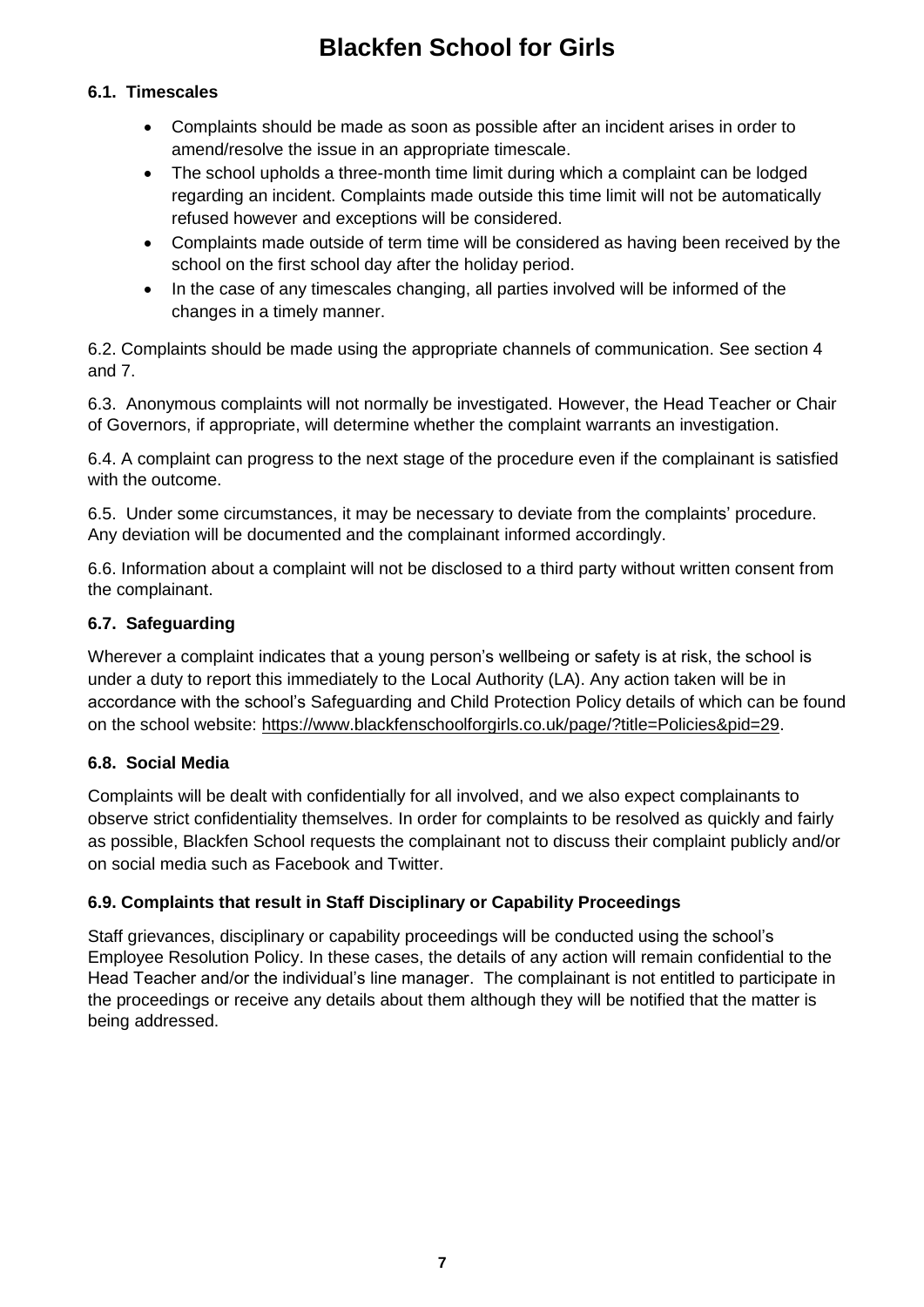### **7. Making a Complaint: Procedure**

**If you need to raise an issue in the first instance, please do so with the relevant member of staff** who will be happy to talk to you and seek to establish a solution. See 'Who to Contact' in section 8. If you are not satisfied with this response and believe the issue has not been resolved, please use the following procedure as detailed below.

### **7.1. Timeline**



### **7.2. Timeframes**

Blackfen School will endeavour to abide by the timeframes stated under each stage but acknowledge that, in some circumstances, this may not be possible due to the complexity of information needed to review a complaint or difficulties regarding an individual's availability to deal with the complaint, for example. If it becomes apparent that it is not possible to complete any stage of the complaints procedure within a given timeframe, the individual responsible for handling the complaint will contact the complainant as soon as possible and come to an agreed timeframe that works for all parties involved.

Blackfen School reserves the right not to investigate complaints that are made more than 3 months following the incident concerned, except in exceptional circumstances. What is meant by "exceptional circumstances" is where new evidence has come to light, where the complaint is of an especially serious matter or where there is reasonable justification as to why the complainant has been unable to raise the complaint before this time. The Head Teacher will review the situation and decide whether or not to enact the complaints procedure, informing the Chair of Governors of the decision.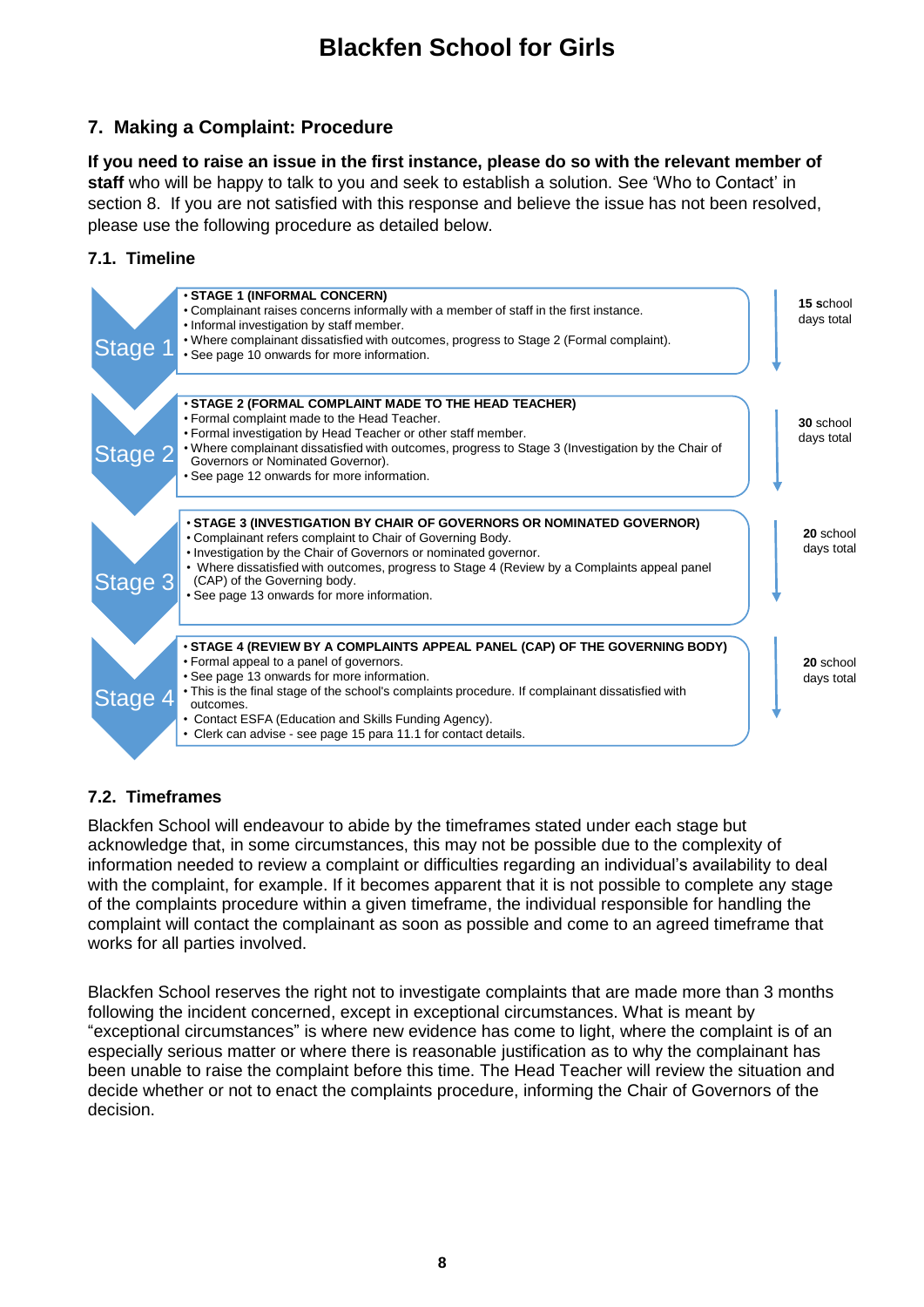#### **8. Who to contact?**

**Educational matters:** the subject or faculty leader or member of the Leadership Team involved. The PA to the Head Teacher can advise which staff member should be approached if the complainant does not know. (Miss N Rogers, nro@blackfen.bexley.sch.uk).

**Wellbeing and pastoral care:** Student Support Officer - details available on the school website:

[https://www.blackfenschoolforgirls.co.uk/page/?title=Student+Welfare+%28Pastoral+Provision%29&](https://www.blackfenschoolforgirls.co.uk/page/?title=Student+Welfare+%28Pastoral+Provision%29&pid=230) [pid=230](https://www.blackfenschoolforgirls.co.uk/page/?title=Student+Welfare+%28Pastoral+Provision%29&pid=230)

**Disciplinary matters:** the staff member or their line manager concerned who initiated the sanction. The PA to the Head Teacher can advise which staff member is concerned if the complainant does not know.

**Financial/Administration matters**: School Business Manager or Finance Manager or PA to the Head Teacher.

**Complaint about a staff member's conduct**: direct approach to the staff member themselves. Where this does not resolve the situation, their line manager should be approached. The PA to the Head Teacher can advise which staff member should be approached if the complainant does not know. (Miss N Rogers, nro@blackfen.bexley.sch.uk).

### **9. Complaints about the Head Teacher, a Governor or the Governing Body**

9.1. Where a complaint is made about the Head Teacher, the complainant should first directly approach the Head Teacher in an attempt to resolve the issue informally. If this is not possible, the complainant should contact the Chair of Governors at the school c/o the PA to the Head Teacher. The complaint will then be dealt with by a suitably experienced member of the Governing Body.

9.2. Any complaint made against the Chair of Governors or any other member of the Governing Body should be made in writing to the Clerk to the Governing Body - see contact details on page 15. The same process then applies as for the Head Teacher. Informal resolution will be sought, but where this fails, the complaints procedure at Stage 3 will take immediate effect. The Vice Chair of Governors or an independent investigator will mediate any proceedings.

9.3. This action may involve sourcing an independent investigator to initially deal with the complaint and then getting the complaint to be heard by co-opted governors from another school.

9.4. Contact details for the Clerk to the Governors can be found on page 15.

### **10. Stages of the Complaint**

#### **Stage 1 (Informal concern put to a member of staff)**

10.1. Stage 1 should be completed within **15 school days.**

10.2. A complaint may be made in person, by telephone or in writing (letter or email). The school will take informal concerns seriously and make every effort to resolve the matter quickly. It may be the case that the provision or clarification of information will resolve the issue.

10.3. In order to prevent any later challenge or disagreement over what was said, the staff member involved should keep brief notes of meetings and telephone calls related to the complaint. A copy of any written response they may have made to the complainant should be added to the record. These notes should be kept securely on the school's ICT system and, where appropriate, encrypted.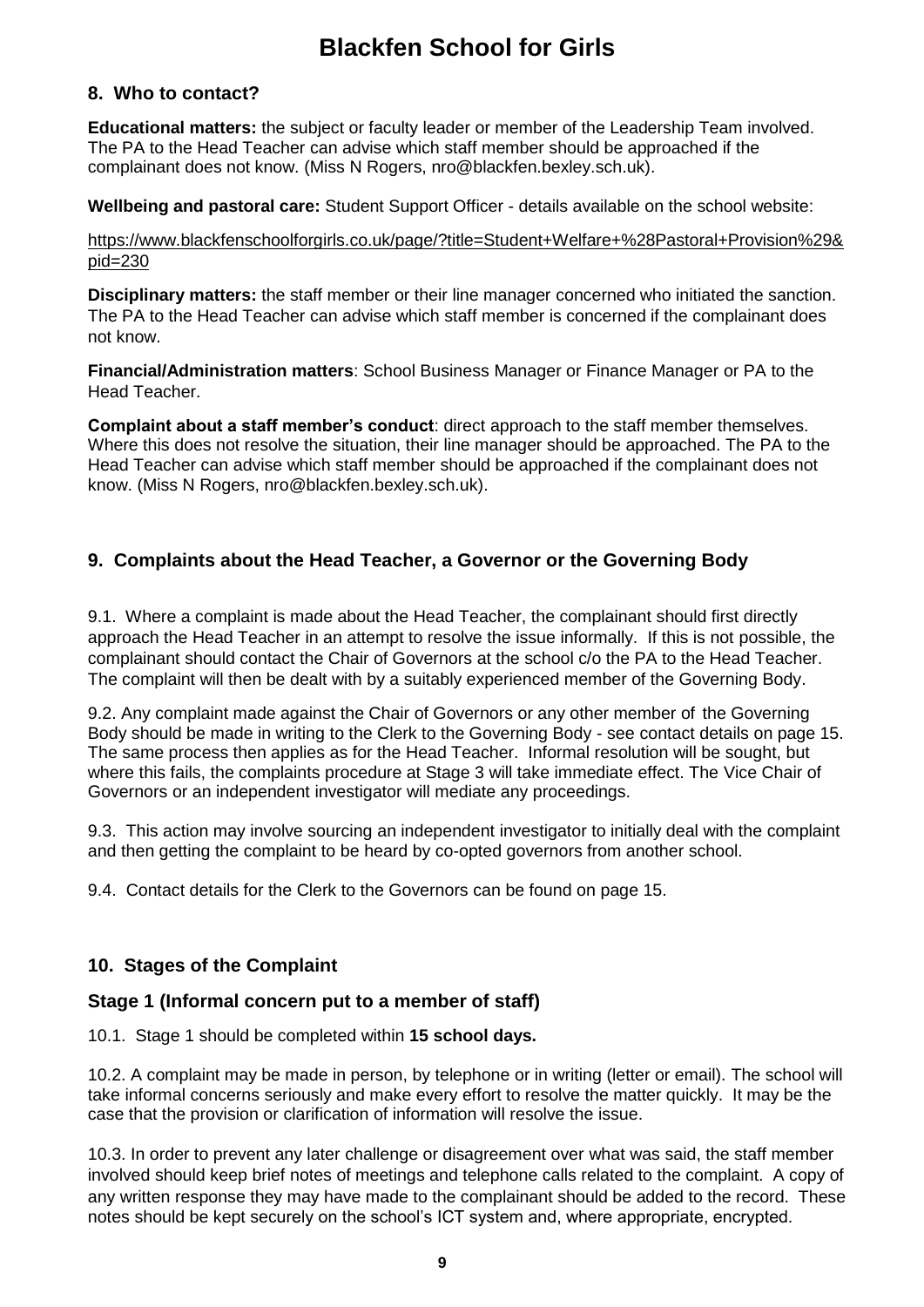10.4. In case a complaint is made initially to a governor, the governor concerned should refer the complainant to the Complaints Policy on the school website. The governor in question should remain neutral whatever the complainant divulges and should never act alone on a complaint; if they do, they cannot be involved if the complaint is subject to a hearing at a later stage of the procedure, and they may be deemed to be acting outside the terms of the Governors' Code of Conduct.

10.5. The sequence of actions under Stage 1 of the procedure is that:

- The complainant contacts the member of staff concerned, either by telephone, email or in person to discuss their concerns.
- The member of staff involved should inform the Head Teacher or a member of the Leadership Team in order to alert their senior colleague to the complaint and to seek their advice.
- The complainant and the relevant member of staff should discuss the issue in a respectful and informal manner to seek a mutual resolution. At this stage, the complainant will be asked what they think might resolve the issue – any acknowledgement that the school could have handled the situation better is not an admission of unlawful or negligent action.
- The member of staff concerned will respond to the complainant within 15 school days (i.e. excluding those which fall in the school holidays) of having received the complaint. Complaints received outside of term time will be considered as having been received by the school on the first school day after the holiday period. The staff member will explain to the complainant what action they intend to take.
- The staff member will provide a written confirmation of the outcome of their investigation within 15 school days of having sent confirmation of the intended action. They will make a record of the concern and the outcomes of the discussion which will be held centrally for 12 months, in line with the principles of the Data Protection Act 2018.

10.6. If an appropriate resolution to the issue cannot be found at this informal level, or if the complainant is dissatisfied with the outcome following the initial discussions, the complainant may wish to proceed to the next level of the complaints process, Stage 2 (Formal complaint made to the Head Teacher) and lodge a formal written complaint.

### **Stage 2 (Formal Complaint made to the Head Teacher)**

10.7. Stage 2 of the process will be completed within a total of **30 school days.** The complainant should complete and submit a formal Complaints Form (see page 24) or write (letter or email) to the Head Teacher, having completed all sections.

10.8. The Head Teacher will respond to the complainant in writing within **10 school days** (excluding those that fall in the school holidays) of the date of receipt of the complaint – to acknowledge receipt and explain what action will be taken, giving clear timeframes.

10.9. Where the situation is recognised as complex, and it is deemed to be unable to be resolved within this timescale, the Head Teacher will contact the complainant to inform them in writing (by letter or email) of the revised target date.

10.10. The Head Teacher should arrange a meeting with the complainant as soon as reasonably practicable, in order to clarify concerns and seek a resolution. Depending on the nature of the complaint, the meeting may include a senior member of staff (the Investigating Officer) whom the Head Teacher has requested to undertake an investigation under this stage of the Policy. The complainant may be accompanied to this meeting, and should inform the school of the identity of their companion in advance.

10.11. In certain circumstances, the school may need to refuse a request for a particular individual to attend any such meeting – for example if there is a conflict of interest. If this is the case, the school will notify the complainant as soon as they are aware, so that the complainant has the opportunity to arrange alternative accompaniment.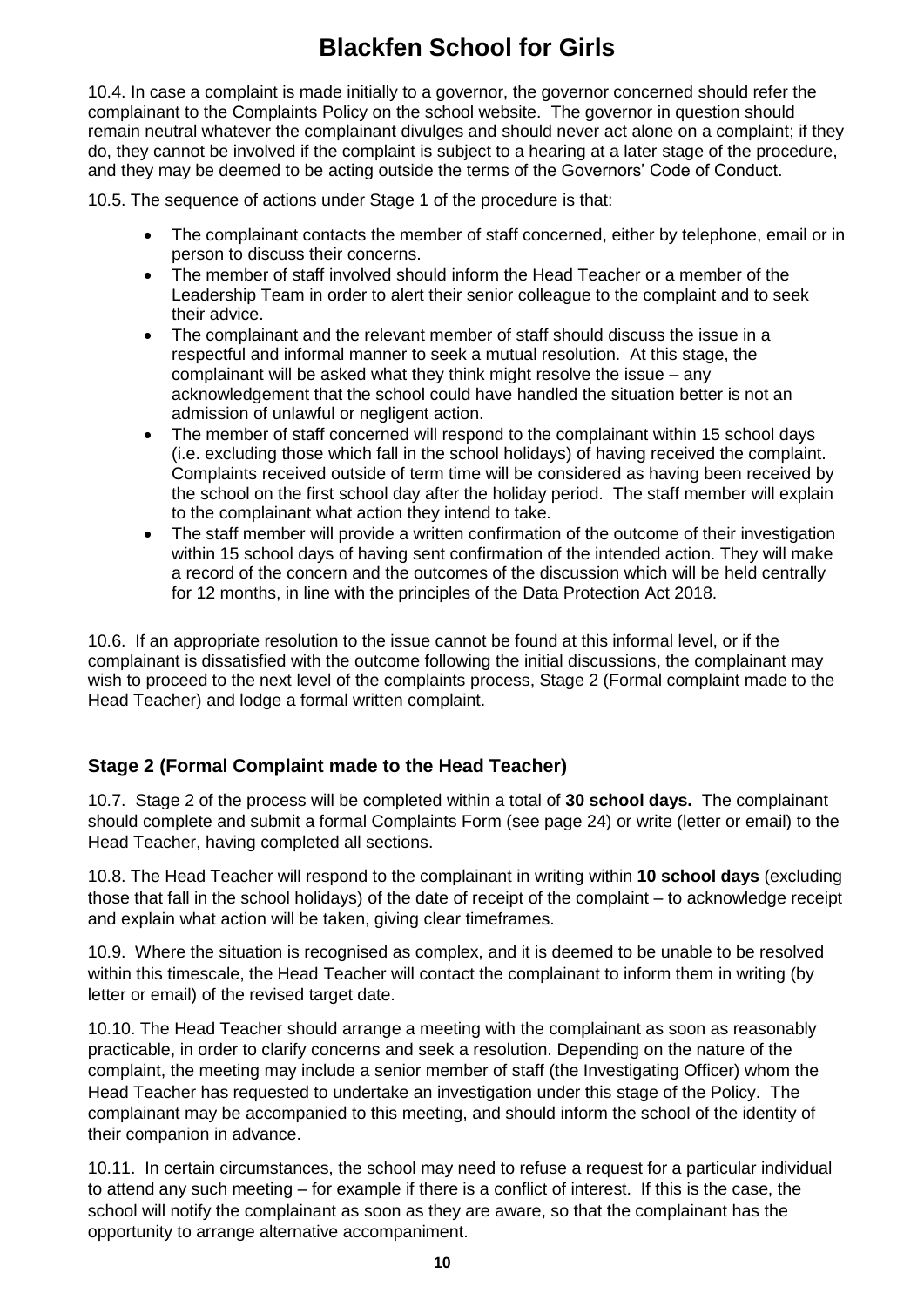10.12. Where the Head Teacher has made reasonable attempts to accommodate the complainant with dates for a complaint meeting, and the complainant is unable to attend, the meeting will be convened in their absence and a conclusion will be reached in the interests of drawing the complaint to a close. Where there are communication difficulties, the complaint may be made in person or via telephone.

10.13. The Investigating Officer and/or the Head Teacher will consider all relevant evidence; this may include but is not limited to:

- a statement from the complainant.
- where relevant, a statement from the person who is the subject of the complaint.
- any previous correspondence regarding the complaint.
- any supporting documents in either case.
- interview notes with anyone related to the complaint.

10.14. The Investigating Officer's role is to establish the facts relevant to the complaint by providing a comprehensive, open, transparent and fair consideration of the complaint through:

- sensitive and thorough interviewing of the complainant to establish what has happened and who has been involved.
- interviewing staff and young people and any others relevant to the complaint and taking into account the 'Guidance on Interviewing Young People' at Appendix 2.
- reviewing records and other relevant information.
- analysing information.
- liaising with the complainant and the Head Teacher as appropriate to clarify what the complainant feels would put things right.

Staff are allowed a colleague to support them at their interview. However, the colleague must not be anyone likely to be interviewed themselves, including their line manager.

10.15. The investigator should:

- conduct interviews with an open mind and be prepared to persist in their questioning.
- keep notes of interviews or arrange for an independent note taker to record minutes of the meetings concerned.
- record all their discussions. Their principal findings and resolutions will be communicated to the complainant either verbally or in writing.
- ensure that any papers produced during the investigation are kept securely pending any appeal.
- observe the timescales for responses.
- prepare a comprehensive report for the Head Teacher that sets out the facts, identifies solutions and recommends courses of action to resolve problems.

10.16. After considering the available evidence, the Head Teacher can:

- Uphold the complaint and direct that certain action(s) be taken to resolve it
- Reject the complaint and provide the complainant with details of the stage 3 complaints process
- Uphold the complaint in part: in other words, the Head Teacher may find one aspect of the complaint to be valid, but not another aspect. They may direct for certain action to be taken to resolve the aspect that they find in favour of the complainant.

10.17. The Head Teacher must then contact the complainant in writing within **20 school days** of having issued written acknowledgement of the receipt of the original complaint. They must explain clearly why they have come to the decision made. They must also detail any agreed actions arising from the complaint. Finally, they must provide the complainant with details of how to escalate the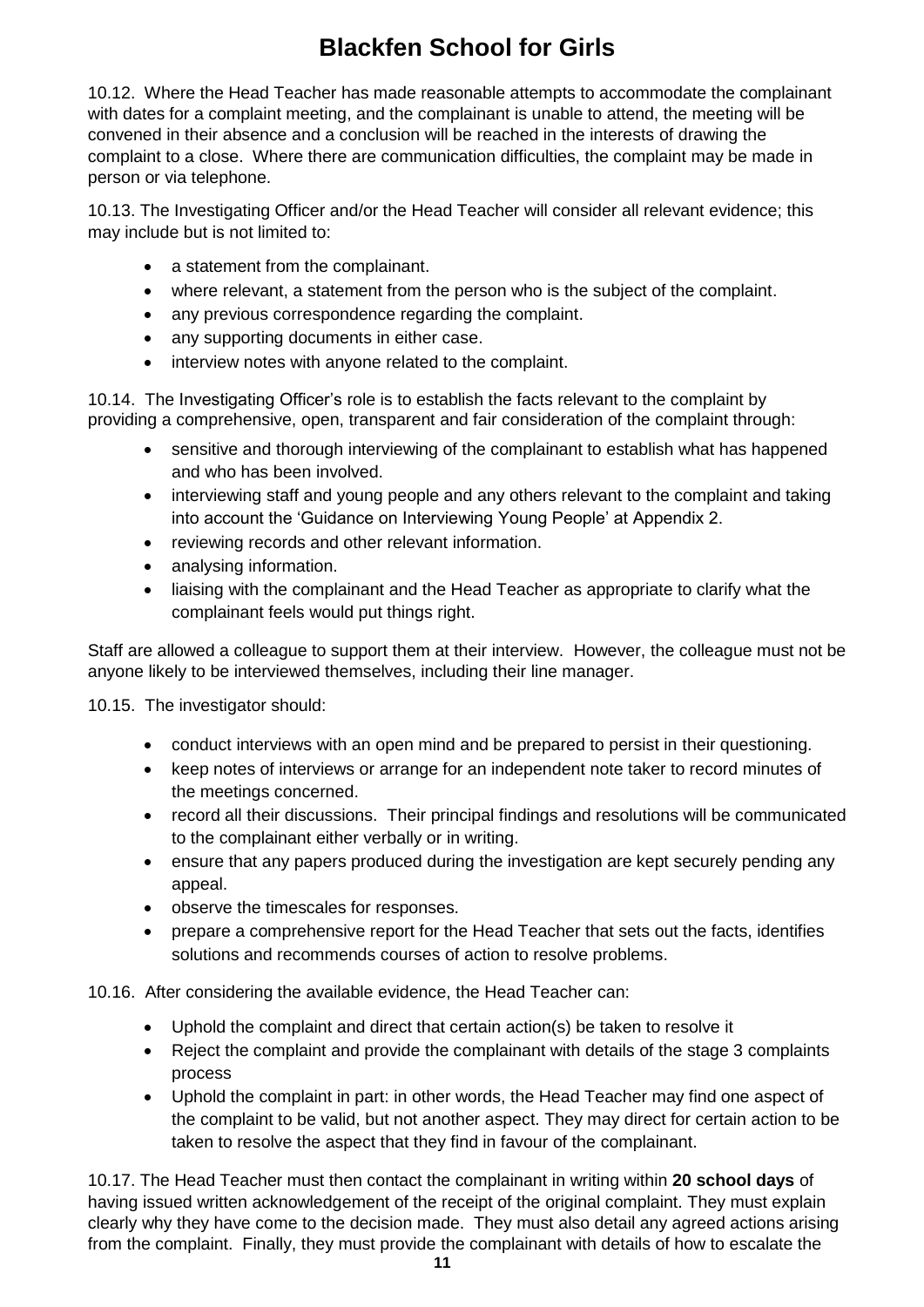complaint to Stage 3 if they are not satisfied, providing them with the contact details of the Clerk to the Governors (see page 15).

10.18. If the complainant wishes to appeal a decision by the Head Teacher or Investigating Officer at Stage 2 of the process, or they are not satisfied with the action that the Head Teacher took in relation to the complaint, the complainant may appeal this decision by progressing to Stage 3 (Investigation by the Chair of Governors or Nominated Governor) of the Policy.

### **Stage 3 (Investigation by the Chair of Governors or Nominated Governor)**

10.19. Stage 3 should be completed within **20 school days** of the Chair of Governors receiving a written complaint.

10.20. If they have not already done so at an earlier stage, the complainant should complete and submit a formal Complaints Form (attached), having completed all sections. Alternatively, they should write (letter or email) to the Chair of Governors who can be contacted via the Head Teacher's PA. (Miss N Rogers, nro@blackfen.bexley.sch.uk). The Chair of Governors or a nominated governor will carry out an investigation of the process and consider all available evidence to write to the Head Teacher.

10.21. The terms of reference for the Chair of Governors or nominated governor should be agreed at the start of Stage 3. They should look into: -

- how the school has handled Stages 1 and 2.
- whether due process has been followed, and also;
- what the complaint against the school currently is and
- what the complainant would like the outcome of the process to be.

10.22. These terms of reference can be amended as necessary to suit the circumstances of the complaint. The main requirement is that the Chair of Governors or Investigating Officer understands that the role of the investigator is to:

- establish the facts relevant to the complaint by providing a comprehensive, open, transparent and fair consideration of the complaint through sensitive and thorough interviewing of the complainant to establish what has happened and who has been involved.
- conduct interviews with an open mind and be prepared to persist in their questioning.
- interview staff and young people and other people relevant to the complaint (see Appendix 2 on Interviewing Young People). Staff are allowed a colleague to support them at their interview. The colleague must not however be anyone likely to be interviewed themselves, including their line manager.
- consider records and other relevant information.
- keep notes on the interviews they have with staff and/or students or arrange for an independent note taker to record minutes of their meetings.
- ensure that those individuals interviewed have approved the meeting notes concerned.
- analyse information.
- be mindful to observe the timescales of this stage of the complaints procedure including liaising with the complainant as appropriate to clarify what the complainant feels would put things right.
- prepare a comprehensive report for the Chair of Governors that sets out the facts, identifies solutions and recommends courses of action to resolve problems.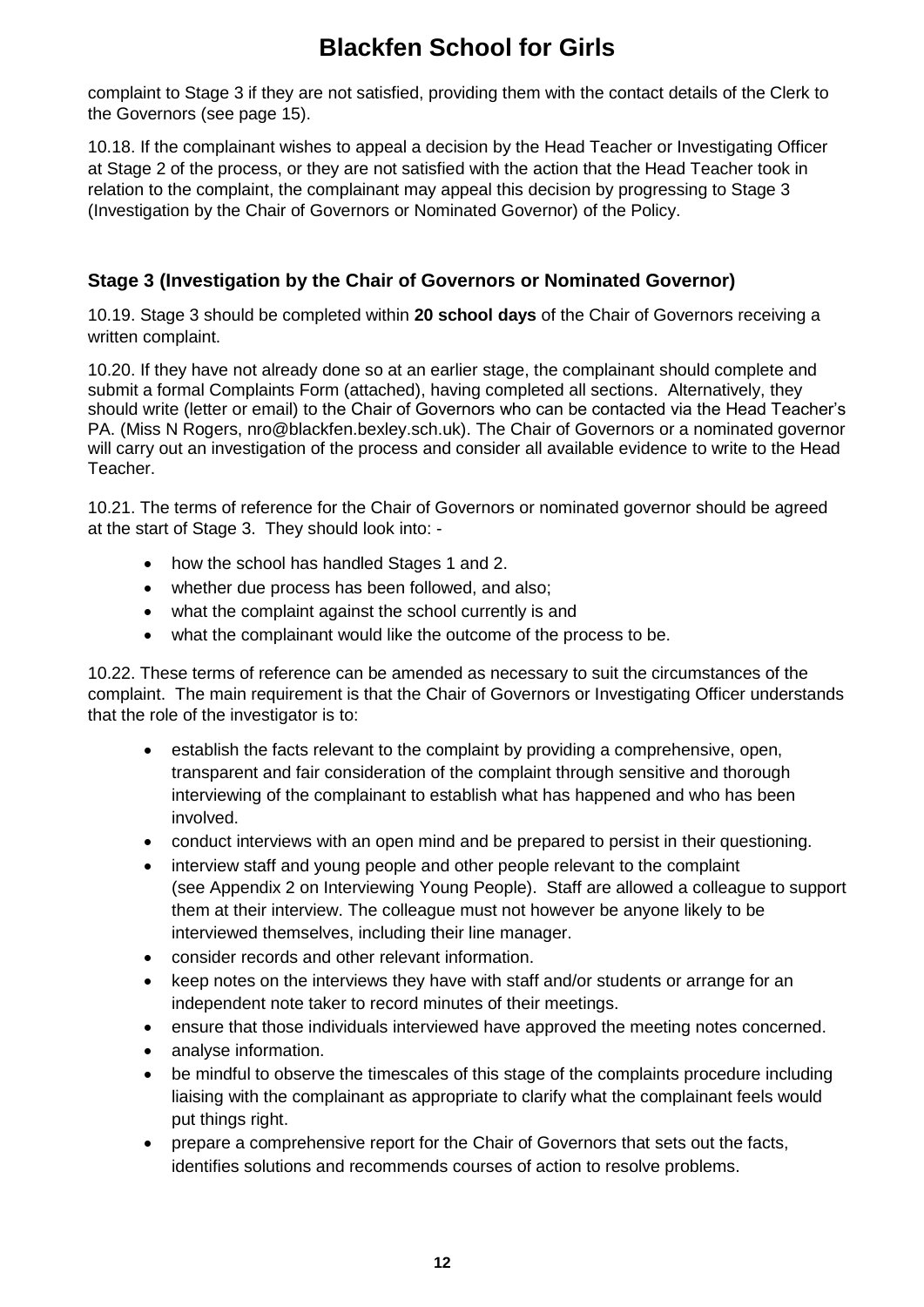10.23. The Chair of Governors will then determine whether to uphold or dismiss the complaint. They will submit the report, or a summary of it, in a formal letter to the complainant and the Head Teacher within **20 school days** of the date the Chair of Governors received the complaint.

10.24. In that letter, the complainant will be advised of any escalation options (for example, escalation to stage 4) and will be provided with details of this process. The complainant will also be provided with copies of minutes relating to the complaint, subject to any necessary redactions under the Data Protection Act 2018 and the GDPR.

10.25. If the complainant is not satisfied with the manner in which the process has been followed, considers the decision to be perverse, or believes that the Chair or nominated governor has acted unreasonably, the complainant may request that the complaint is escalated to Stage 4 (Review by a Complaints Appeal Panel (CAP) of the Governing Body).

### **Stage 4 (Appeal – Review by a Complaints Appeal Panel (CAP) of the Governing Body)**

10.26. If the complainant is not satisfied with the outcome of Stage 3 (Investigation by the Chair of Governors or Nominated Governor), they should write (letter or email) to the Chair of Governors within **10 school days** briefly outlining the content of the complaint and requesting that a Complaints Appeal Panel (CAP) is convened. Where there are communication difficulties, the complaint may be made in person or via telephone.

10.27. If the complainant has not requested a CAP within **10 school days** of the Stage 3 report, their complaint will not be considered, except in exceptional circumstances.

10.28. The Chair or Head Teacher will alert the Clerk to the Governors to the need for a CAP meeting to be held. In liaison with the Head Teacher, Chair of Governors, or another nominated governor, the Clerk will convene a CAP made up of three governors not involved in the complaint, one of whom is independent of the management and running of the school. No panel member will have prior knowledge of the content of the complaint.

The Clerk will:

- Ensure that all people involved in the complaint procedure are aware of their legal rights and duties, including any under legislation relating to school complaints, education law, the Equality Act 2010, the Freedom of Information Act 2000, the Data Protection Act (DPA) 2018 and the General Data Protection Regulations (GDPR).
- Set the date, time and venue of the meeting, ensuring that the dates are convenient to all parties and that the venue and proceedings are accessible.
- Collate any written material relevant to the complaint (for example; stage 1 paperwork, school and complainant submissions) and send it to the parties involved in advance of the meeting within an agreed timescale.
- Inform the complainant of their right to be accompanied by a friend or relative.
- Record the proceedings in writing.
- Circulate the minutes of the meeting.
- Notify all parties of the committee's panel's decision.

10.29. In order to prevent any later challenge or disagreement over what was said, brief notes of meetings and telephone calls will be kept by the Clerk to the Governors and a copy of any written response added to the record. These notes will be kept securely at the school.

10.30. Written acknowledgement of the complaint will be made by the Clerk to the complainant within **3 school days.** This will inform the complainant that a CAP will hear the complaint within **20 school days** (excluding those which fall in the school holidays).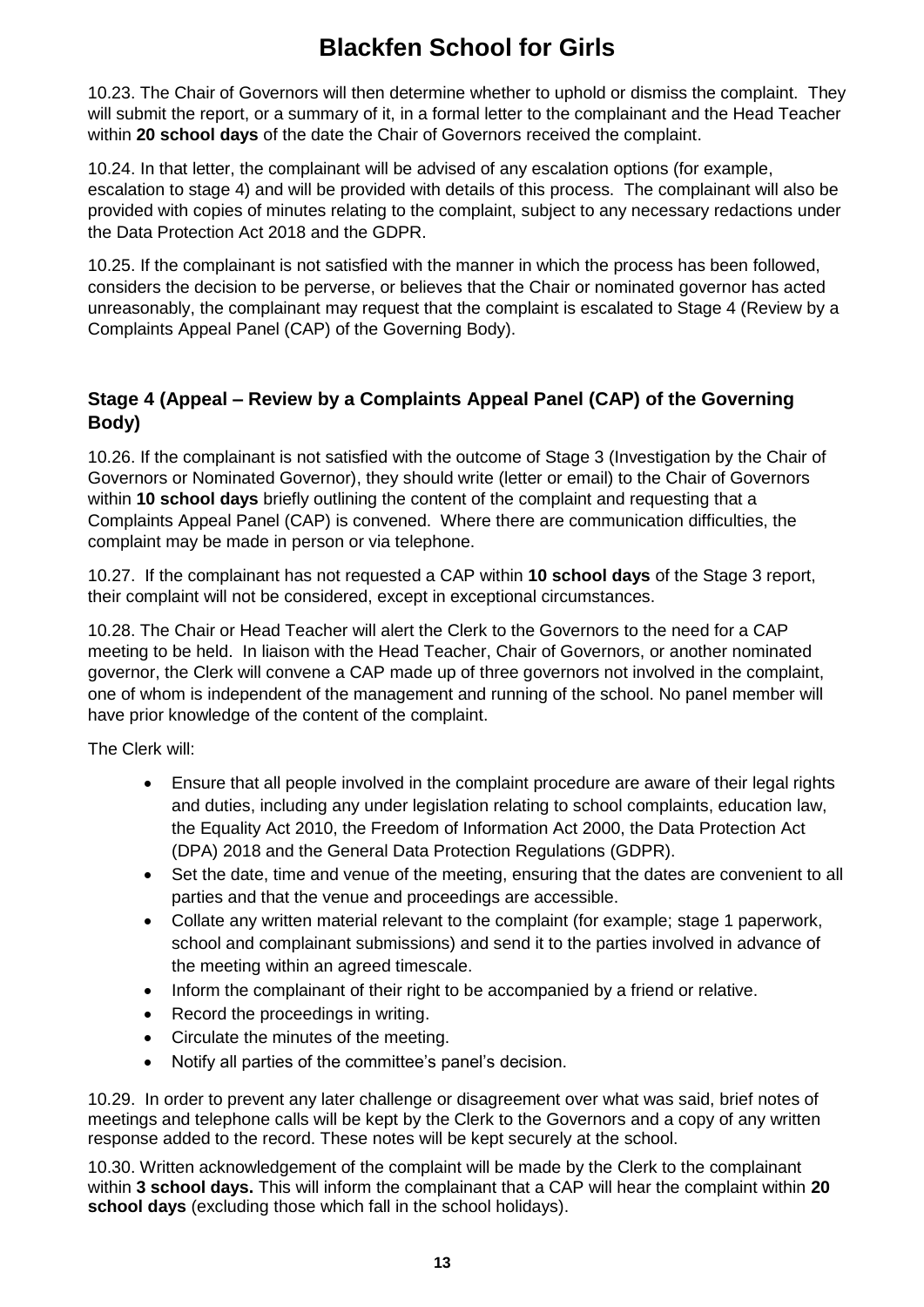10.31. **5 school days'** notice will be given to all parties attending the CAP, including the complainant, informing them of how the CAP will be conducted.

10.32. Neither the school nor the complainant should bring legal representation to the CAP proceedings. However, there are occasions where legal representation will be necessary, for example where a school employee is a witness in a complaint, they may be entitled to bring union or legal representation.

10.33. In addition to the panel, the following parties will be invited, where applicable:

- the complainant.
- the Chair of Governors or the nominated governor who investigated the complaint at Stage 3.
- the Head Teacher or other member of the Leadership Team.

The complainant may also bring a companion with them to the hearing if they wish. The companion may be a friend or a colleague. The colleague must not however be anyone with any involvement in the case, including their line manager.

10.34. If the evidence of any young person is required at the hearing, parental permission will be sought if they are under the age of 18. Extra care will be taken to consider the vulnerability of young people where they are present at a complaints hearing. See Appendix 2: Guidance on interviewing Young People.

10.35. Prior to the hearing, the Clerk will have written to the complainant informing them of how the review will be conducted. The Head Teacher and panel members will also be sent a copy of this letter. The Clerk will fulfil the role of organising the time and date of the appeal hearing, inviting all relevant participants, including the complainant, collating all the relevant documentation and distributing this **at least 5 school days** in advance of the meeting.

10.36. Where the complaint is about a governor, the complainant may request that the appeal is heard by an entirely independent panel. This is at the discretion of the Governing Body who will notify the Clerk of their decision. Where an entirely independent panel is required, timescales may be affected while the Clerk sources appropriate individuals to make up the CAP.

10.37. At the CAP meeting, all participants will be given the opportunity to put their case across and discuss key issues. The CAP will consider issues raised in the original complaint and any issues which have been highlighted during the course of the complaints process.

10.38. All panel members will be aware that:

- The review panel hearing is independent and impartial.
- No individual with prior involvement in the complaint, or the circumstances surrounding it, is permitted to sit on the panel.
- The aim of the panel is to achieve a reasonable resolution and, ultimately, attain reconciliation between the parties involved.
- All parties should understand that reconciliation between the school and complainant is not always achievable, and that it may only be possible to establish facts and make recommendations to reassure the complainant that their case has been taken seriously.

10.39. The meeting should allow for:

- the complainant to be present and accompanied by a friend or relative if they wish.
- the complainant to explain their complaint and the Head Teacher to explain the reasons for their decision.
- the governor who conducted the investigation at Stage 3 to answer any questions put to them.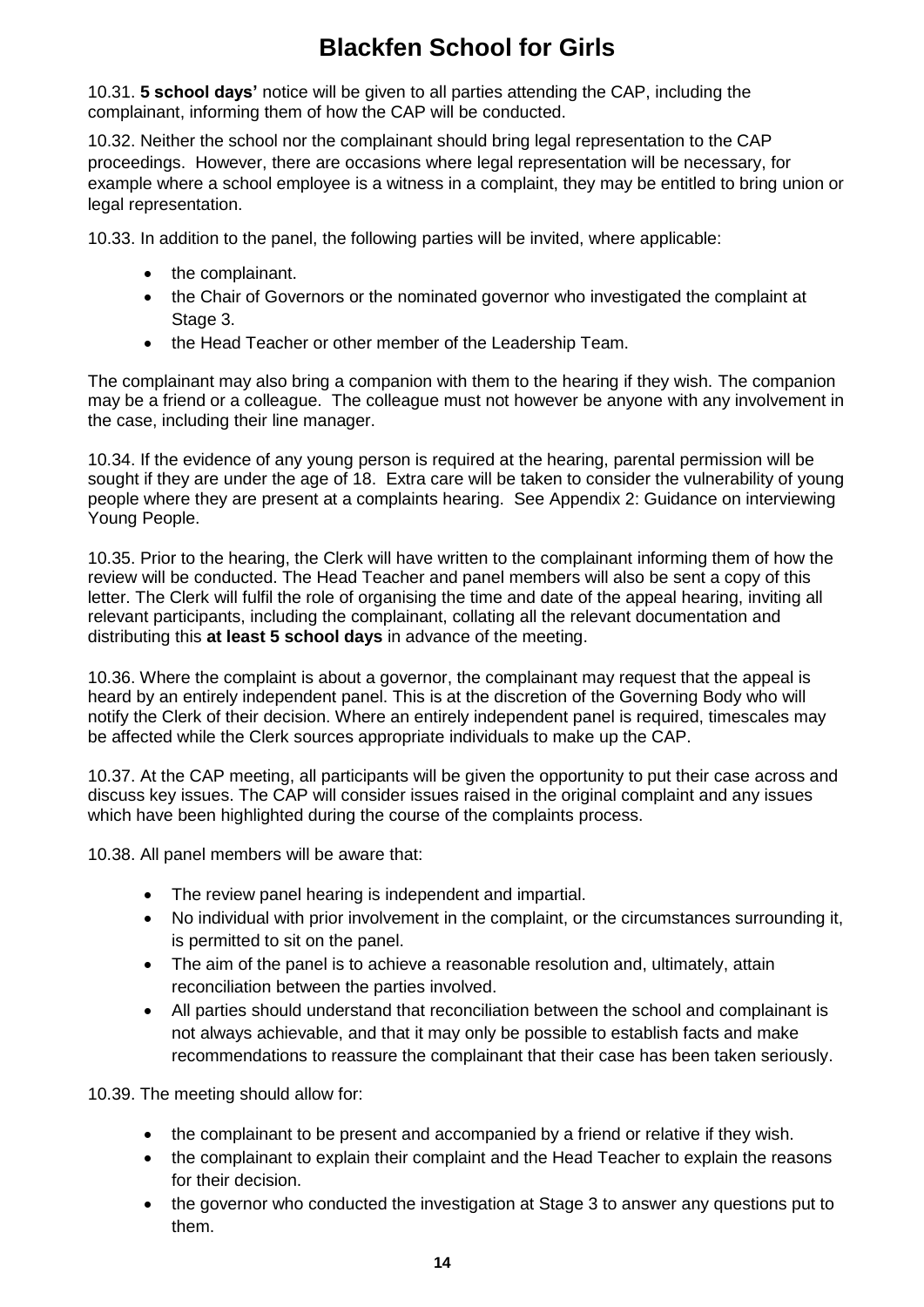- the complainant to question the Head Teacher, and vice versa, about the complaint.
- any evidence, including witnesses and/or investigating officers who have been prior approved by the chair of the CAP, to be questioned.
- members of the CAP to question both the complainant and the Head Teacher.
- final statements to be made by both parties involved.

10.40. The meeting will be held in private. Electronic recordings are not normally permitted unless a complainant's disability or special needs require it. Prior knowledge and consent of all parties attending must be sought before meetings or conversations are recorded. Consent should be recorded in the minutes.

10.41. The CAP cannot consider new complaints or complaints additional to the complainant's original complaint.

10.42. The Panel can make the following decisions:

- Dismiss the complaint in whole or in part.
- Uphold the complaint in whole or in part.
- Decide on the appropriate action to be taken to resolve the complaint.
- Recommend changes to the school's systems or procedures to ensure that problems of a similar nature do not recur.

10.43. At the direction of and with the agreement of the Panel, the Clerk will also draft an outcome letter to the complainant for the approval of the chair of the CAP, explaining the panel's findings and recommendations, whether there are any further rights of appeal and to whom they need to be addressed. The Clerk will send the letter, within **15 school days** of the CAP meeting to the complainant with copies to the Head Teacher and chair of the CAP.

10.44. Where relevant, the person complained about will receive a summary of the panel's findings and recommendations. They will also receive a copy of the minutes, subject to any necessary redactions under the Data Protection Act 2018 and the GDRP.

10.45. This is the final stage at which the school will consider the complaint. If the complainant remains dissatisfied and wishes to take the complaint further, they should follow the guidance below at 11.1 and 11.2.

#### **11. Appeal**

11.1. Any queries regarding any aspect of the Complaints Policy should be directed to the Clerk to the Governors:

Hannah Thompson Governor Services Officer Customer and Corporate Services Civic Offices Bexleyheath DA6 7AT email: hannah.thompso[n@bexley.gov.uk](mailto:liane.dell@bexley.gov.uk)

11.2. If the complainant is unsatisfied with the outcome of the school's complaints procedure, they can refer their complaint to the Education and Skills Funding Agency (ESFA). The complainant can write to them using their online [enquiry form,](https://form.education.gov.uk/service/Contact_the_Department_for_Education) or by post to:

Complaints Team Education and Skills Funding Agency Cheylesmore House Quinton Road **Coventry** CV1 2WT

Further details will be provided in the outcome letter sent to the complainant.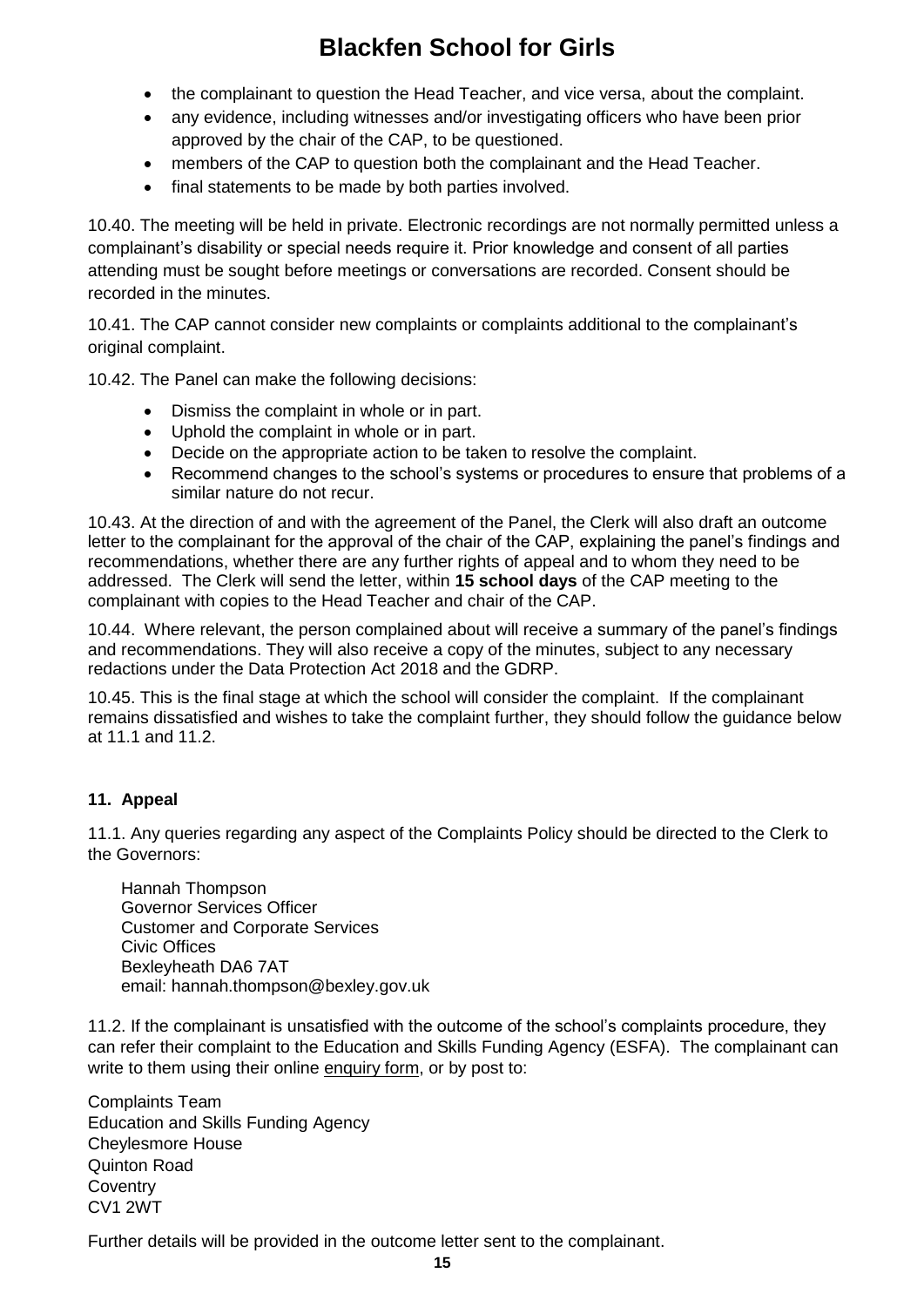The ESFA will check whether the complaint has been dealt with properly by the school. It will not overturn a school's decision about a complaint. However, it will look into:

- Whether there was undue delay, or the school did not comply with its own complaints procedure.
- Whether the school was in breach of its funding agreement with the secretary of state.
- Whether the school has failed to comply with any other legal obligation.

11.3. If it is found that the school did not deal correctly with the complaint, it will be asked to reinvestigate the complaint. If the school's complaints procedure is found to not meet regulations, the school will be asked to correct its procedure accordingly.

11.4. For more information or to refer to a complaint, see the following webpage:

#### <https://www.gov.uk/complain-about-school>

We will include this information in the outcome letter to complainants.

11.5. Ofsted also gives parents and carers the opportunity to comment on their child's school at [https://parentview.ofsted.gov.uk](https://parentview.ofsted.gov.uk/)

#### **12. Exceptional circumstances**

12.1. The DfE expects complainants to have completed the school's complaints procedure before directing a complaint to them. The **exceptions** to this include cases where:

- children are at risk of harm.
- children are missing education.
- a complainant is being prevented from having their complaint progress through the school's complaints procedure.
- the DfE has evidence that the school is proposing to act or is acting unlawfully or unreasonably.
- a social services authority decides to investigate a situation; the Head Teacher or Governing Body may postpone the complaints process.

12.2. Where a matter can be resolved through a legal appeal, it will not be considered as a formal complaint. The key areas are: admissions decisions, certain decisions relating to formal assessment of SEND, and decisions to permanently exclude a student.

12.3. If a complainant commences legal action against the school in relation to their complaint, the school will consider whether to suspend the complaints procedure until those legal proceedings have concluded.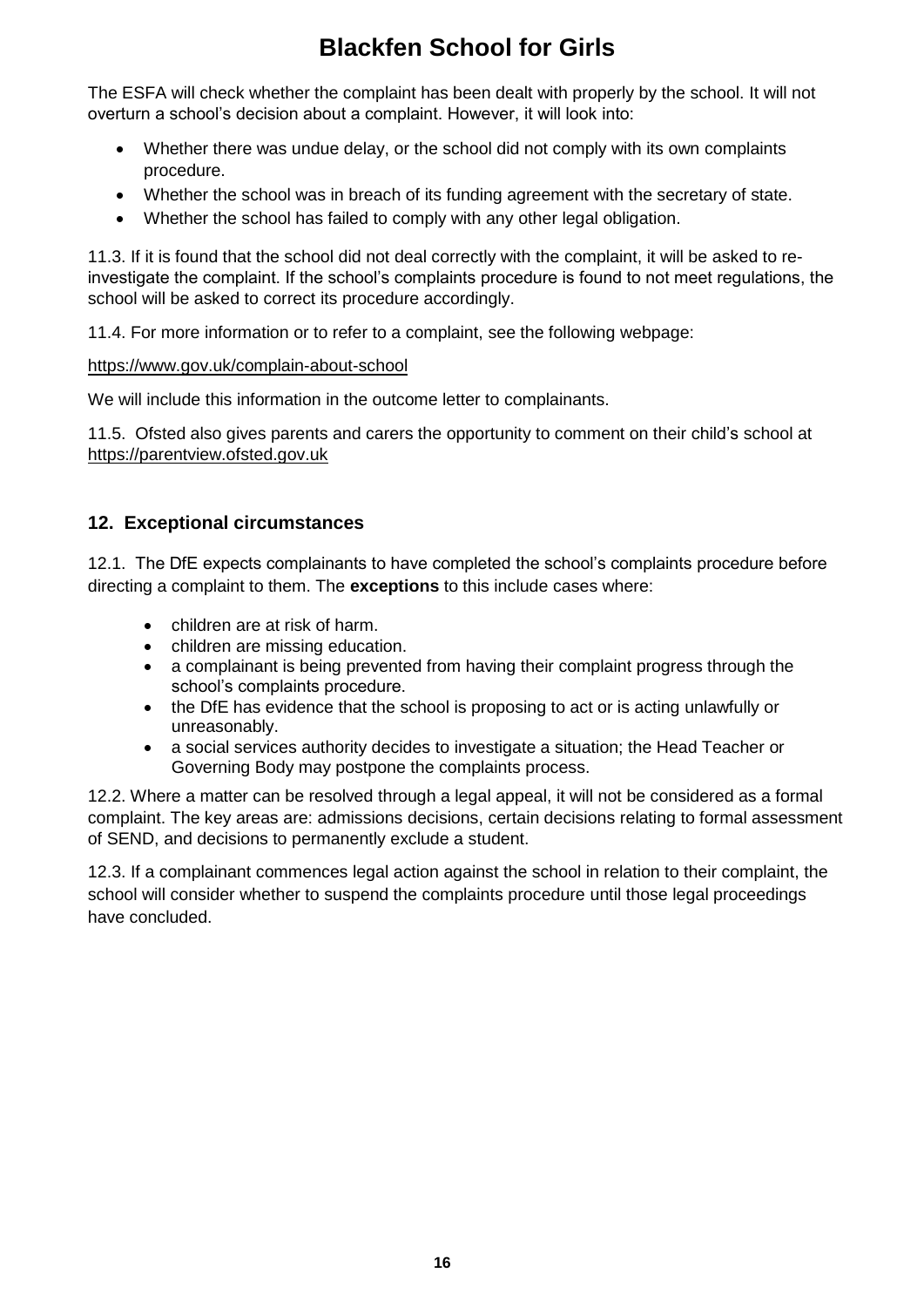### **13. Appendix 1: Complaints not covered by this policy, and referral to the Department of Education (DfE)**

13.1. Complaints regarding the following topics should be directed to the Local Authority (LA):

- Statutory assessments of SEND (Special Educational Needs and Disabilities)
- School re-organisation proposals
- Admissions to schools

#### Contact: 020 8303 7777

13.2. Complaints about child protection matters will be handled in line with the school's Safeguarding and Child Protection Policy and in accordance with relevant statutory guidance. Any child protection complaints should be directed to the Local Authority Designated Officer (LADO) or the Multi-Agency Safeguarding Hub (MASH). The LADO can be contacted via MASH: [https://www.bexley.gov.uk/services/health-and-social-care/social-care-for-children/reporting](https://www.bexley.gov.uk/services/health-and-social-care/social-care-for-children/reporting-concerns-about-child/worried-about-child#:~:text=What%20happens%20when%20you%20contact%20Children)[concerns-about-child/worried-about-](https://www.bexley.gov.uk/services/health-and-social-care/social-care-for-children/reporting-concerns-about-child/worried-about-child#:~:text=What%20happens%20when%20you%20contact%20Children)

[child#:~:text=What%20happens%20when%20you%20contact%20Children's%20Services](https://www.bexley.gov.uk/services/health-and-social-care/social-care-for-children/reporting-concerns-about-child/worried-about-child#:~:text=What%20happens%20when%20you%20contact%20Children)

13.3. Complaints concerning admissions should be directed to Bexley's admissions authority see: [https://www.bexley.gov.uk/services/schools-and-education/secondary-schools/starting-secondary](https://www.bexley.gov.uk/services/schools-and-education/secondary-schools/starting-secondary-school)[school.](https://www.bexley.gov.uk/services/schools-and-education/secondary-schools/starting-secondary-school)

13.4. Complaints about students being excluded from the school should be dealt with by following the process explained at:

[https://www.gov.uk/school-discipline-exclusions/exclusions.](https://www.gov.uk/school-discipline-exclusions/exclusions)

13.5. The school has an internal whistleblowing procedure for all employees, including contractors and temporary staff. Complaints of this nature should not be addressed using this Complaints Policy. These concerns can be directed to Ofsted by telephone on: 0300 123 3155 or via email at: [whistleblowing@ofsted.gov.uk.](mailto:whistleblowing@ofsted.gov.uk)

13.6. Volunteers who have concerns about the school or a member of staff should make their complaint in line with this policy. Volunteers may also be able to complain to the LA or DfE, depending on what the complaint is about.

13.7. Staff grievances and disciplinary procedures will be dealt with using the school's Employee Resolution Policy. In these cases, complainants will not be informed of the outcome of any investigations; however, they will be notified that the matter is being addressed.

13.8. This Complaints Policy is not to be used when addressing any complaints made about services provided by a third party who may use the school premises or facilities. All complaints of this nature should be directed to the service provider(s) concerned.

13.9. Complaints about the content of the national curriculum should be made to the DfE. Their General Enquiries Helpline is 0370 000 2288.

13.10. Complaints about how the school delivers the curriculum, including RS (Religious Studies) and RSE (Relationships and Sex Education), will be dealt with using this Complaints Policy.

13.11. Complaints from parents/carers who are dissatisfied with the handling of a request to withdraw their child from RS or collective worship will be handled in line with this Complaints Policy.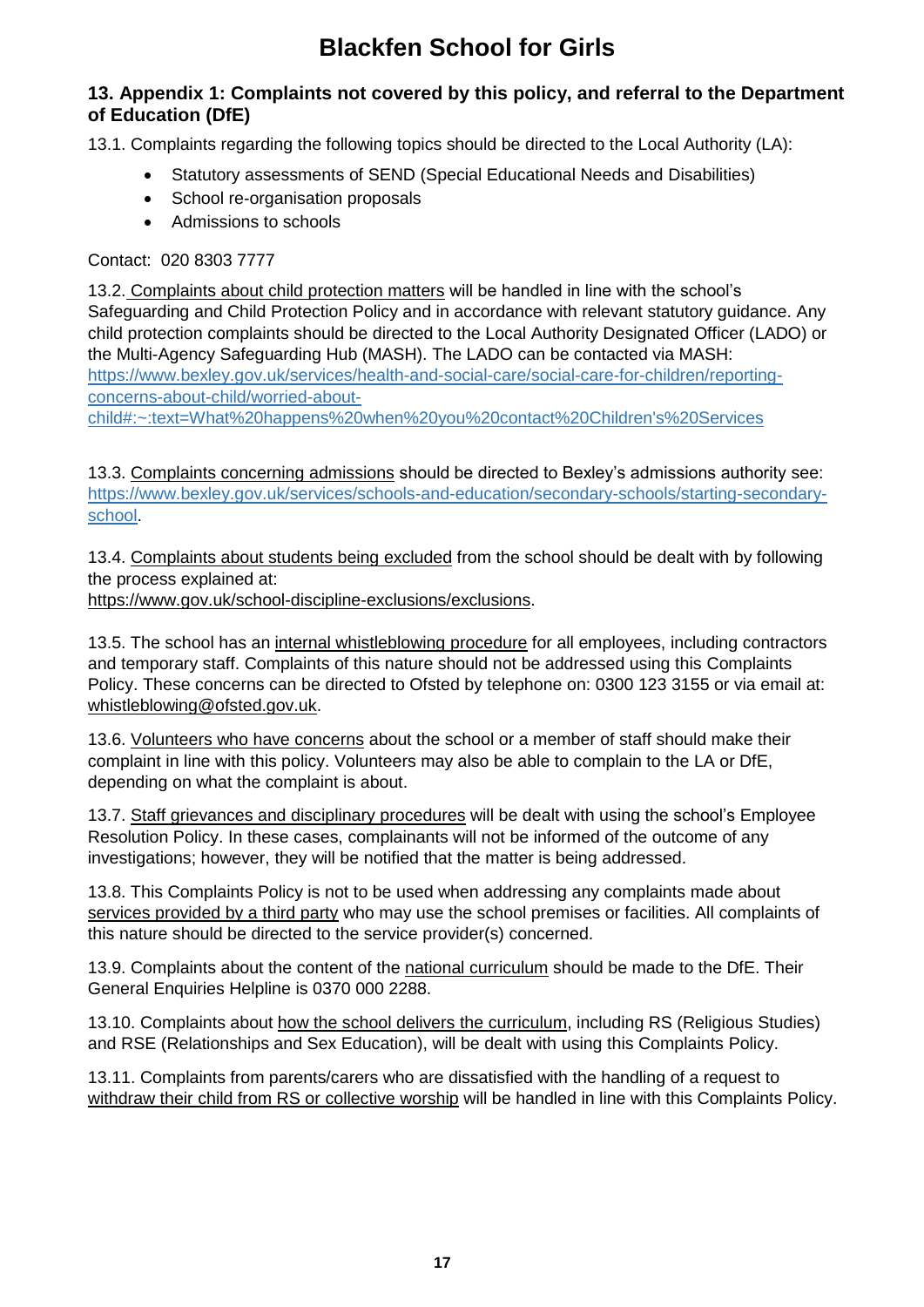### **14. Appendix 2: Guidance on interviewing young people**

- 14.1. The school understands the importance of ensuring a friendly and relaxed area for an interview with a child which is free from intimidation.
- 14.2. The school will ensure that the way in which such interviews are conducted does not prejudice a Local Authority Designated Officer's (LADO's), or police, investigation.
- 14.3. All children interviewed will be made fully aware of what the interview concerns and their right to have someone with them.
- 14.4. The interviewer will not express opinions in words or attitude, so as to not influence the interviewee.
- 14.5. Where the presence of a parent/carer is not needed or advisable, the staff concerned should inform the parents/carers, at the earliest opportunity that their child has been interviewed at the school.
- 14.6. The interviewee will be asked to sign a copy of the transcription of the interview.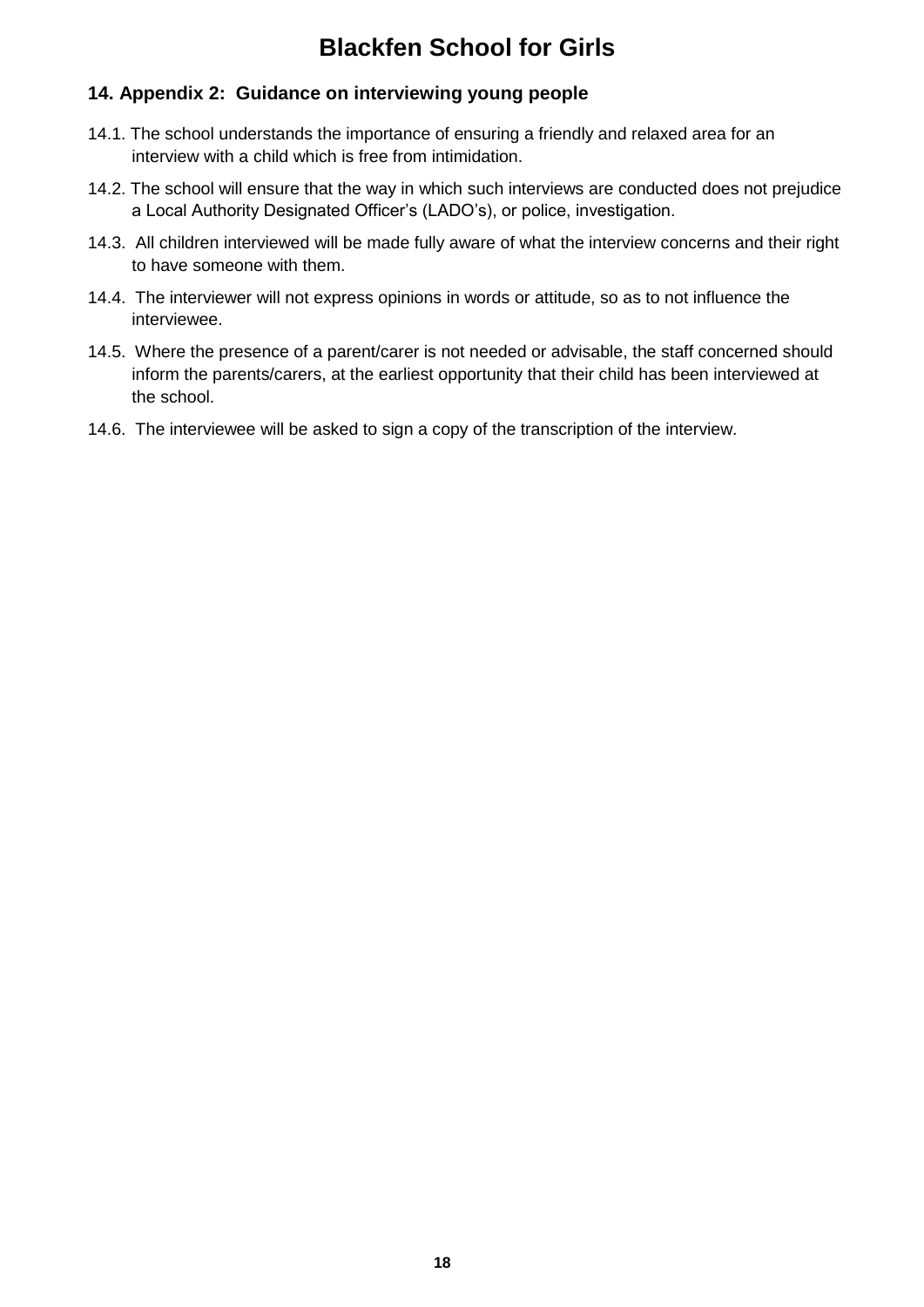### **15. Appendix 3: Recording, reviewing and handling of complaints**

### **Recording a complaint**

15.1. A record shall be kept of any complaint made detailing:

- the main issues raised, the findings and any recommendations.
- whether the complaint was resolved following an informal route, formal route or panel hearing. Actions taken by the school as a result of the complaint (regardless of whether the complaint was upheld) will also be recorded.

15.2. All records are made available for inspection on the school premises by the Head Teacher.

15.3. Recording devices will not be used without the prior consent of all parties. The school will not accept, as evidence, any recordings that were obtained covertly and without the informed consent of all parties being recorded.

15.4. Details of any complaint made shall not be shared with the entire Governing Body. The exception to this is when a complaint is made against the whole Governing Body and they need to be aware of the allegations made against them, to respond to any independent investigation.

15.5. Complainants have a right to access copies of these records under the GDPR and the Freedom of Information Act 2000.

15.6. The school will hold all records of complaints centrally. Correspondence, statements and records relating to individual complaints are kept confidential except where the Secretary of State or a body conducting an inspection requests to access them.

### **Reviewing the procedure**

15.7. The Complaints Policy will be reviewed **annually**, taking into account the latest guidance issued by the DfE.

15.8. Responsibility for reviewing the procedure belongs to a committee of the Governing Body.

15.9. All projected review dates will be adhered to.

15.10. Information gathered through reviewing the Complaints Policy will be used to continuously improve and develop the process.

15.11. The monitoring and reviewing of complaints will be used to help evaluate the school's performance.

#### **Transferring data**

15.12. When a student changes school, the student's educational record will be transferred to the new school and no copies will be kept by the previous school.

15.13. The school will hold records of complaints separately from student records while a complaint is ongoing, so that access to these records can be maintained.

### **Availability**

15.14. A copy of this Complaints Policy will be made available by the school on request. It can also be downloaded from the school website (www.blackfen.bexley.sch.uk), in accordance with ESFA (Education and Skills Funding Agency) requirements.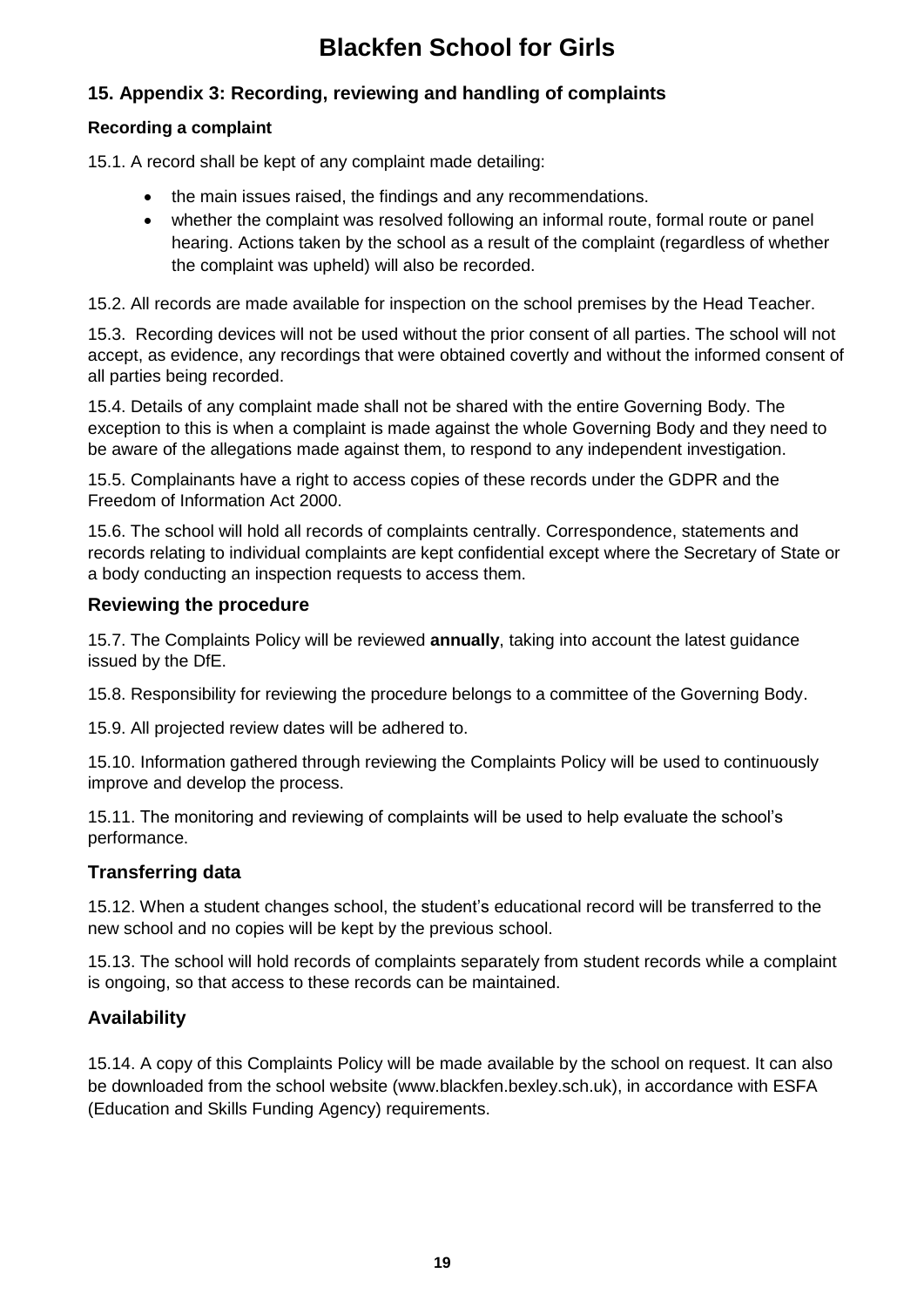#### **16. Appendix 4: Unreasonable complaints, serial and persistent complaints, complaint campaigns, and barring from the premises**

### **Unreasonable Complaints**

16.1. Blackfen School is committed to dealing with all complaints fairly and impartially, and to providing a high quality service to those who complain. We will not normally limit the contact complainants have with the school; however, we do not expect our staff to tolerate unacceptable behaviour and will take action to protect staff from that behaviour, including that which is abusive, offensive or threatening.

16.2. Where a complainant raises an issue that has already been dealt with via the school's Complaints Policy, and that procedure has been exhausted, the school will not reinvestigate the complaint except in exceptional circumstances, for example if new evidence has come to light. If a complainant persists in raising the same issue, the Head Teacher will write to them explaining that the matter has been dealt with fully in line with the school's policy and therefore the case is now closed. If they wish to take the matter further, the complainant may contact ESFA (the Education Funding Agency) (see page 15).

16.3. The school defines "unreasonable" complainants as "those who, because of the frequency or nature of their contacts with the school, hinder our consideration of their or other people's complaints". Whenever possible the Head Teacher or Chair of Governors will discuss any concerns with the complainant informally before applying an 'unreasonable' marking.

16.4. A complaint may be regarded as "unreasonable"' when the person making the complaint:

- refuses to articulate their complaint clearly or to specify the grounds of that complaint or the outcomes they wish to see as a result of the complaint, despite offers of assistance.
- refuses to co-operate with the complaints investigation process while still wishing their complaint to be resolved.
- refuses to accept that certain issues are not within the scope of a Complaints Policy.
- insists on the complaint being dealt with in ways which are incompatible with the adopted Complaints Policy or with good practice.
- introduces trivial or irrelevant information which the complainant expects to be taken into account and commented on, or raises large numbers of detailed but unimportant questions, and insists they are fully answered, often immediately and to their own timescales.
- makes unjustified complaints about staff who are trying to deal with the issues and seeks to have them replaced.
- changes the basis or nature of the complaint as the investigation proceeds.
- repeatedly makes the same complaint (despite previous investigations or responses concluding that the complaint is groundless or has been addressed).
- refuses to accept the findings of the investigation into that complaint where the school's complaints procedure has been fully and properly implemented and completed, including referral to the DfE/ESFA.
- seeks an unrealistic outcome.

16.5. A complaint may also be considered unreasonable if the person making the complaint (either face-to-face, by telephone or in writing or electronically) does so:

- maliciously.
- aggressively.
- using threats, intimidation or violence.
- using abusive, offensive or discriminatory language.
- knowingly uses or provides false or falsified information.
- publishing unacceptable information in a variety of media such as social media websites and newspapers.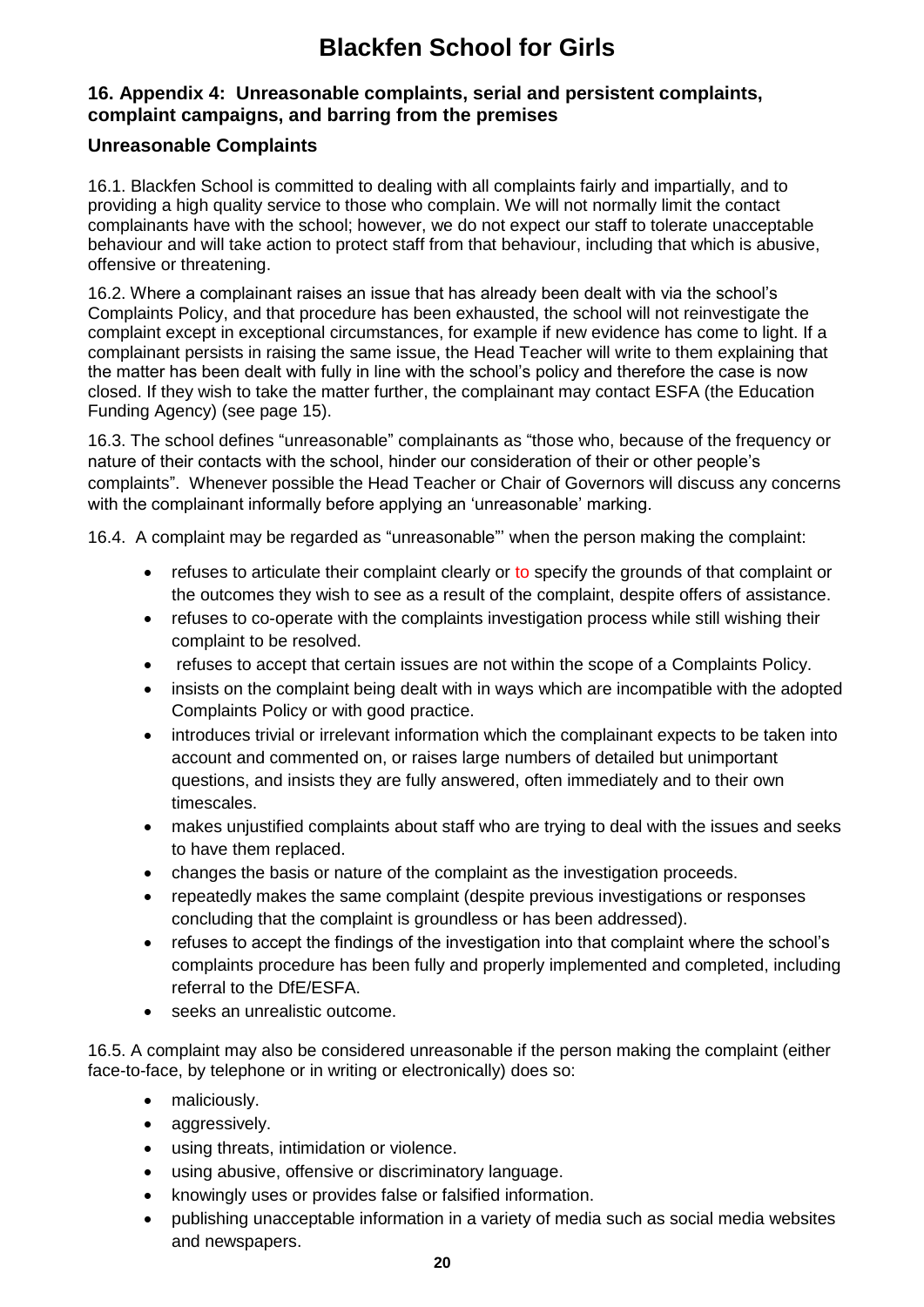16.6. Complainants should limit the numbers of communications they make with the school while a complaint is being progressed. It is not helpful if repeated correspondence is sent (either by letter, phone, email or text) as it could delay an outcome being reached.

16.7. If the unreasonable behaviour continues, the Head Teacher will write to the complainant explaining that their behaviour is unreasonable and asking them to change it. For complainants who excessively contact the school causing a significant level of disruption, we may specify methods of communication and limit the number of contacts in a communication plan. This will usually be reviewed after **6 months.**

16.8. In response to any serious incident of aggression or violence, the concerns and actions taken will be put in writing immediately and the police informed. This may include banning an individual from the premises and from using any of our communication systems. Any ban will be reviewed every **12 months**.

The complainant persists in pursuing a complaint where the school's Complaints Policy has been fully and properly implemented and exhausted.

- The complainant changes the basis of the complaint as the complaint progresses.
- The complainant seeks an unrealistic outcome.
- The complainant makes excessive and persistent demands of staff with insufficient time for the school to respond.
- The complainant acts in a way that is abusive, inappropriate, threatening or offensive.

16.9. The Head Teacher and Chair of Governors will use their discretion when choosing not to investigate these complaints. Where they decide to take this course of action, they must inform the complainant explaining why they have chosen not to investigate and setting a **time limit of 12 weeks** before a further complaint would be considered.

16.10 If the complainant deems this decision to be so unreasonable that no other rational body in the same position would have made that decision, then the complainant may write to the Department for Education:<https://www.gov.uk/complain-about-school>

### **Serial and persistent complainants**

16.11. The school will act in a manner they believe to be appropriate when dealing with an individual who consistently makes the same complaints or who continuously asks the school to reconsider their position. If a complainant attempts to re-open an issue which has previously been fully completed, the Chair of Governors will inform the complainant that the matter is now closed.

16.12. If the complainant contacts the school regarding the same issue again, the complaint may be classed as "serial" or "persistent" and the school does not have an obligation to respond.

16.13. The school must ensure that a complaint is not classed as "serial" before they have fully completed the complaints procedure.

16.14. The school will not take the decision to stop responding to an individual lightly. The school will ensure that:

- they have previously taken every reasonable step to address the problem.
- they have provided the complainant with a statement of their position.
- the complainant is contacting the school repeatedly with the same complaint.

16.15. If the school believes that the complainant is continually contacting the school to cause disruption or inconvenience, or if the complainant is being abusive or threatening, the school has the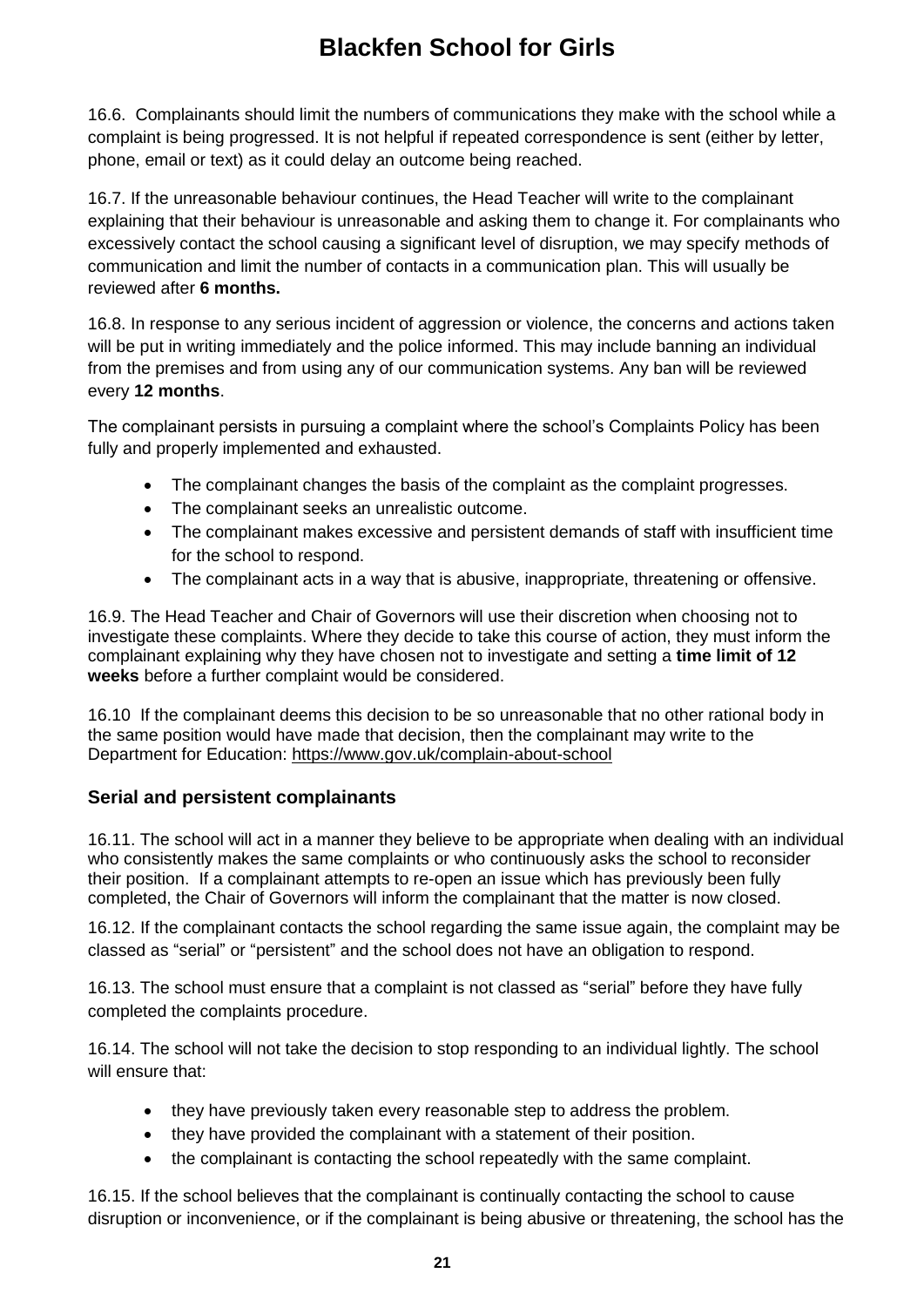right to not respond to the correspondent. Once the school decides to no longer respond to a complainant, the individual will be informed of this decision in writing.

16.16. The complainant has the right to a third-party representative, such as the Citizens' Advice Bureau, throughout the complaints procedure.

16.17. Any new complaint made by a "serial' complainant will be responded to.

16.18. Complainants hold the right to refer their complaint to their local MP. This would not make the individual a 'serial' or 'persistent' complainant.

#### **Complaints campaigns**

16.19. For the purposes of this policy, "complaints campaigns" are where the school receives large volumes of complaints that are all based on the same subject from complainants that are not connected to the school.

16.20. Where the school becomes the subject of a complaints campaign, a standard, single response will be published on the school's website. If complainants remain dissatisfied with the school's response, they will be directed to the DfE.

#### **Barring from the premises**

16.21. School premises are private property and therefore any individual can be barred from entering the premises. If an individual's behaviour is cause for concern, the Head Teacher can ask the individual to leave the premises.

16.22. The Head Teacher will notify the parties involved in writing, explaining that their implied licence for access to the premises has been temporarily revoked subject to any representations that the individual may wish to make.

16.23. The individual involved will be given the opportunity to formally express their views regarding the decision to bar them.

16.24. This decision to bar will be reviewed by the Chair of Governors or a committee of governors, taking into account any discussions following the incident.

16.25. If the decision is made to continue the bar, the individual will be contacted in writing, informing them of how long the bar will be in place, they will also be informed of when the decision will be reviewed.

16.26. Anyone wishing to make a complaint regarding a barring order can do so in writing, including email, to the Head Teacher or Chair of Governors c/o PA to the Head Teacher. (Miss N Rogers, nro@blackfen.bexley.sch.uk).

16.27. Once the school's complaints procedure is completed, the only remaining avenue of appeal is through the Courts.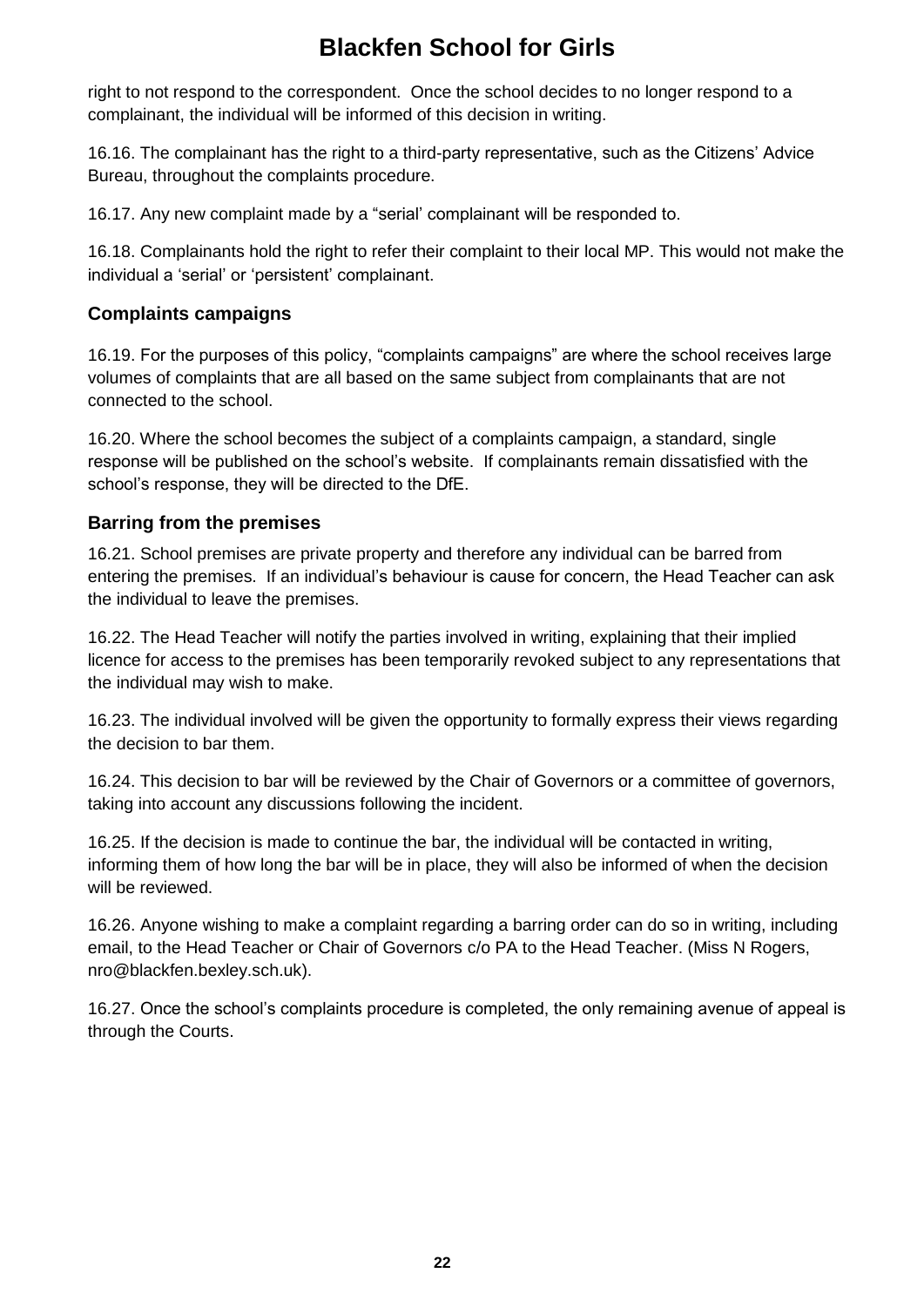### **17. Appendix 5: Standard of fluency complaints**

17.1. As members of a public authority, all staff are subject to the fluency duty imposed by the Immigration Act 2016, which requires staff members to have an appropriate level of fluency in English in order to teach students.

17.2. The school is free to determine the level of spoken communication necessary in order for staff members to develop effective performance, but it will be matched to the demands of the role in question.

17.3. The school will satisfy itself that an individual has the necessary level of fluency appropriate for the role they will be undertaking, whether this is an existing or potential new member of staff.

17.4. If a member of the school community feels that a staff member has insufficient proficiency in spoken English for the performance of their role, they are required to follow the complaints procedure outlined in this policy.

17.5. For the purpose of this policy, a "legitimate complaint" is one which is about the standard of spoken English of a member of staff; complaints regarding an individual's accent, dialect, manner or tone of communication are not considered legitimate complaints.

17.6. All legitimate complaints regarding the fluency duty will be handled in line with the processes outlined in this policy.

17.7. In addition to the processes outlined in this policy, the school will assess the merits of a legitimate complaint against the necessary standard of spoken English fluency required for the role in question.

17.8. To assess the merits of the complaint, the school will undertake an objective assessment against clear criteria set out in the role specification or, against the level of fluency descriptors relevant to the role in question.

17.9. If the complaint is upheld, the school will consider what action is necessary to meet the fluency duty; this may include:

- assessment.
- specific training.
- specific re-training.
- re-deployment.
- dismissal.

17.10. Appropriate support will be provided to staff to ensure that they are protected from vexatious complains and are not subjected to unnecessary fluency testing.

17.11. Records of complaints regarding fluency will be kept in accordance with the processes outlined in this policy.

17.12. Where a matter can be resolved through a legal appeal, it will not be considered as a formal complaint. The key areas are: admissions decisions, certain decisions relating to formal assessment of SEND, and decisions to permanently exclude a student.

17.13. If a complainant commences legal action against the school in relation to their complaint, the school will consider whether to suspend the complaints procedure, until those legal proceedings have concluded.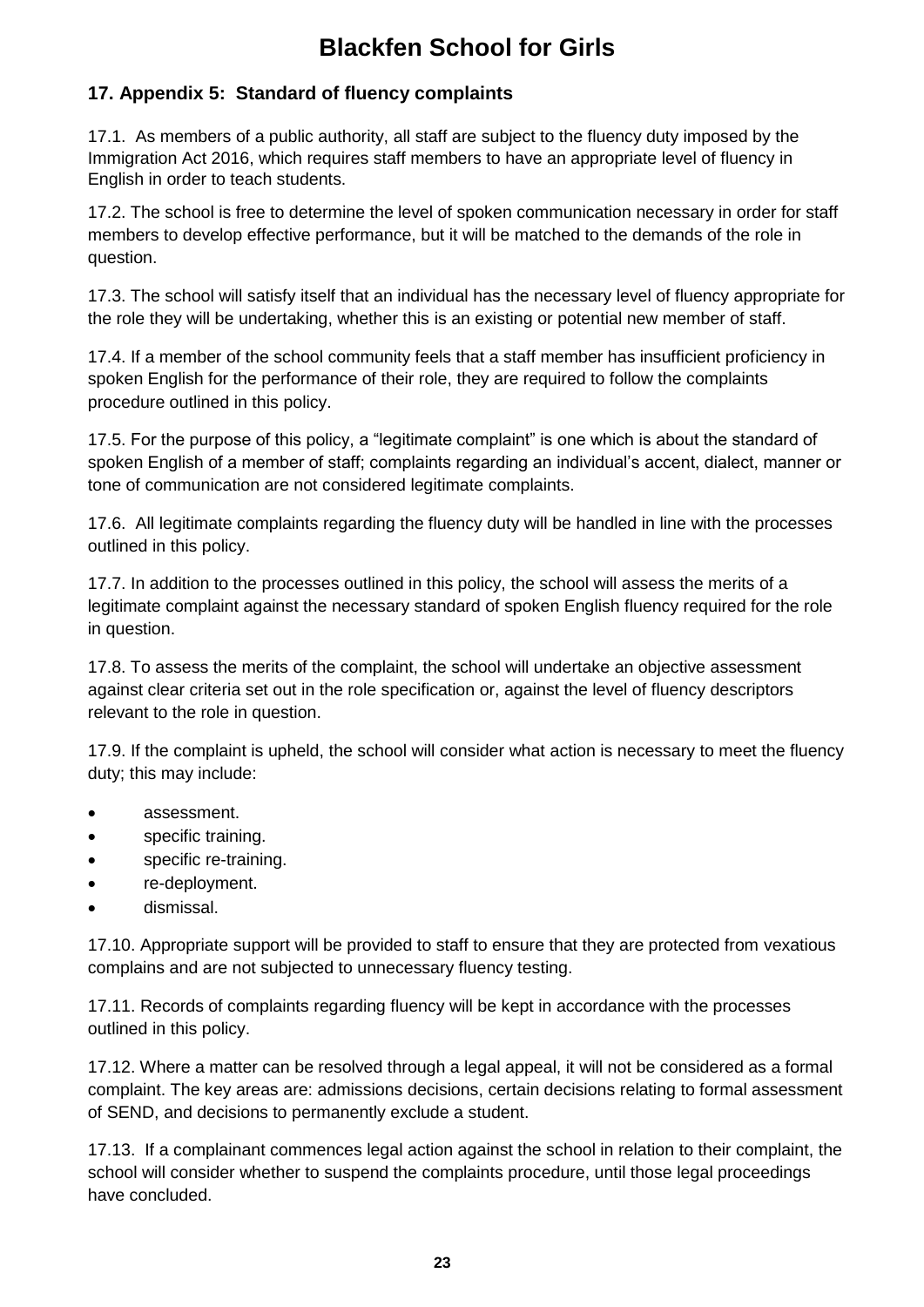### **18. Formal complaint form**

If you have tried unsuccessfully to resolve your complaint at Stage 1 (informal concern) and wish to take the matter further, please complete this form and send it to the **Head Teacher.** If your complaint is against the Head Teacher, you should send the completed form to the Chair of Governors, c/o the PA to the Head Teacher at the school. (Miss N Rogers, nro@blackfen.bexley.sch.uk).

| Name:                                                                                                                                         | Address:  |  |  |  |
|-----------------------------------------------------------------------------------------------------------------------------------------------|-----------|--|--|--|
| Student's name:                                                                                                                               |           |  |  |  |
| Student's date of birth:                                                                                                                      |           |  |  |  |
| Daytime telephone number/mobile:                                                                                                              |           |  |  |  |
| Evening telephone number:                                                                                                                     |           |  |  |  |
| Email:                                                                                                                                        | Postcode: |  |  |  |
| Please give details of your complaint, including whether you have spoken to anybody at the<br>school about it and what action has been taken. |           |  |  |  |
| The reason why this was not a satisfactory resolution for you.                                                                                |           |  |  |  |
|                                                                                                                                               |           |  |  |  |
|                                                                                                                                               |           |  |  |  |
| What actions do you feel might resolve the problem at this stage?                                                                             |           |  |  |  |
| Are you attaching any paperwork? If so, please give details.                                                                                  |           |  |  |  |
|                                                                                                                                               |           |  |  |  |
| Signed:                                                                                                                                       | Date:     |  |  |  |
| <b>Official use</b>                                                                                                                           |           |  |  |  |
| Date acknowledgement sent:                                                                                                                    |           |  |  |  |
| By whom:                                                                                                                                      |           |  |  |  |
| <b>Complaint referred to:</b>                                                                                                                 |           |  |  |  |
| Date:                                                                                                                                         |           |  |  |  |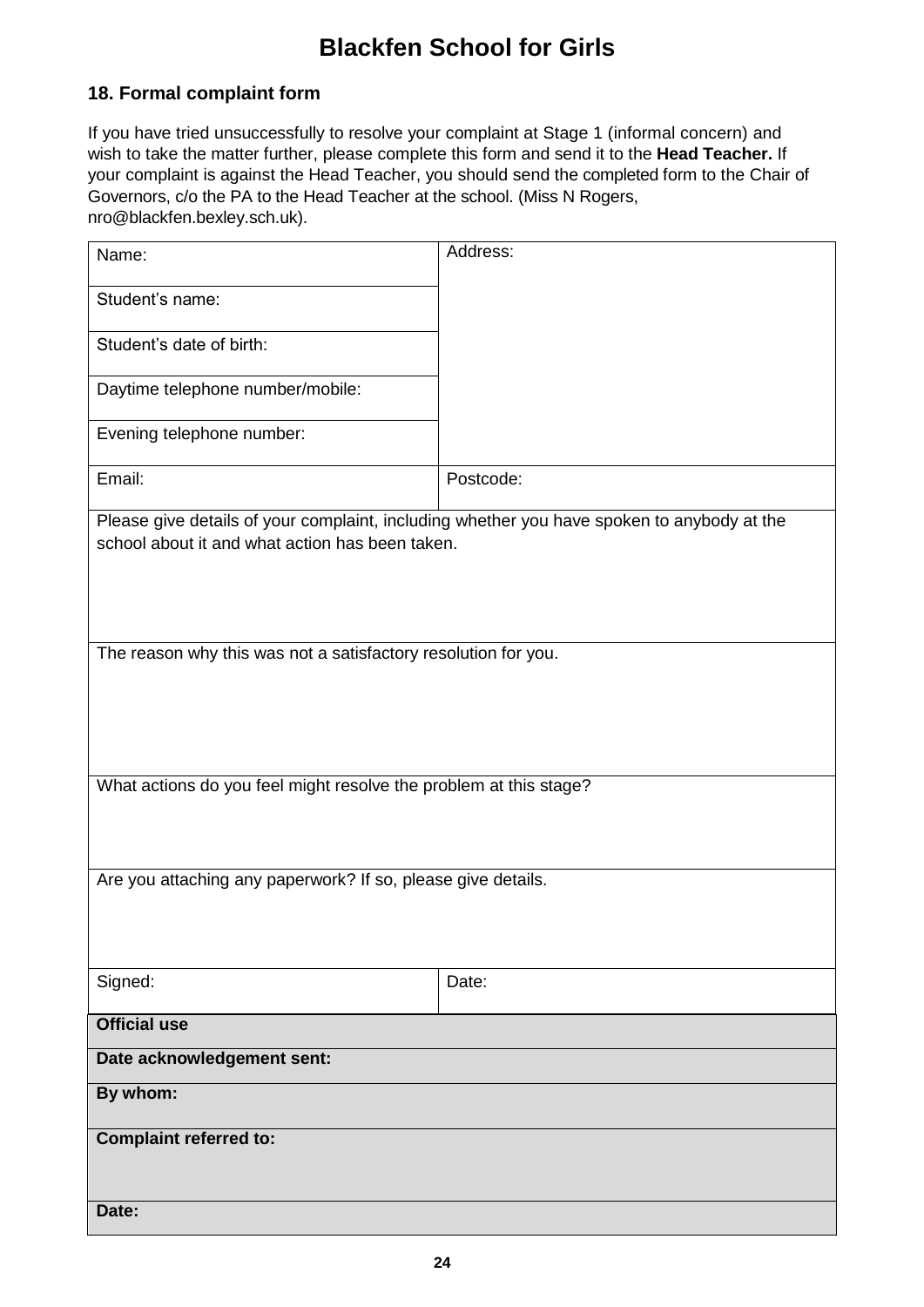### **19. Example letter for complaints against the Head Teacher**

#### Dear <<*addressee's name*>>

I have received your complaint against the Head Teacher of Blackfen School.

I write to let you know that I have forwarded a copy of your complaint to the Head Teacher, with a request that they respond to the issues raised in the complaint within **10 school days.**

A copy of the Head Teacher's response will be sent to you as soon as possible.

If you are not satisfied with the Head Teacher's response, I will arrange for a Complaints Appeal Panel (CAP) to consider your complaint in accordance with stage 4 of the attached Complaints Policy.

As explained in the Policy, the Clerk to the Governors will advise you, in writing how the complaint will proceed.

Yours sincerely,

Chair of Governors